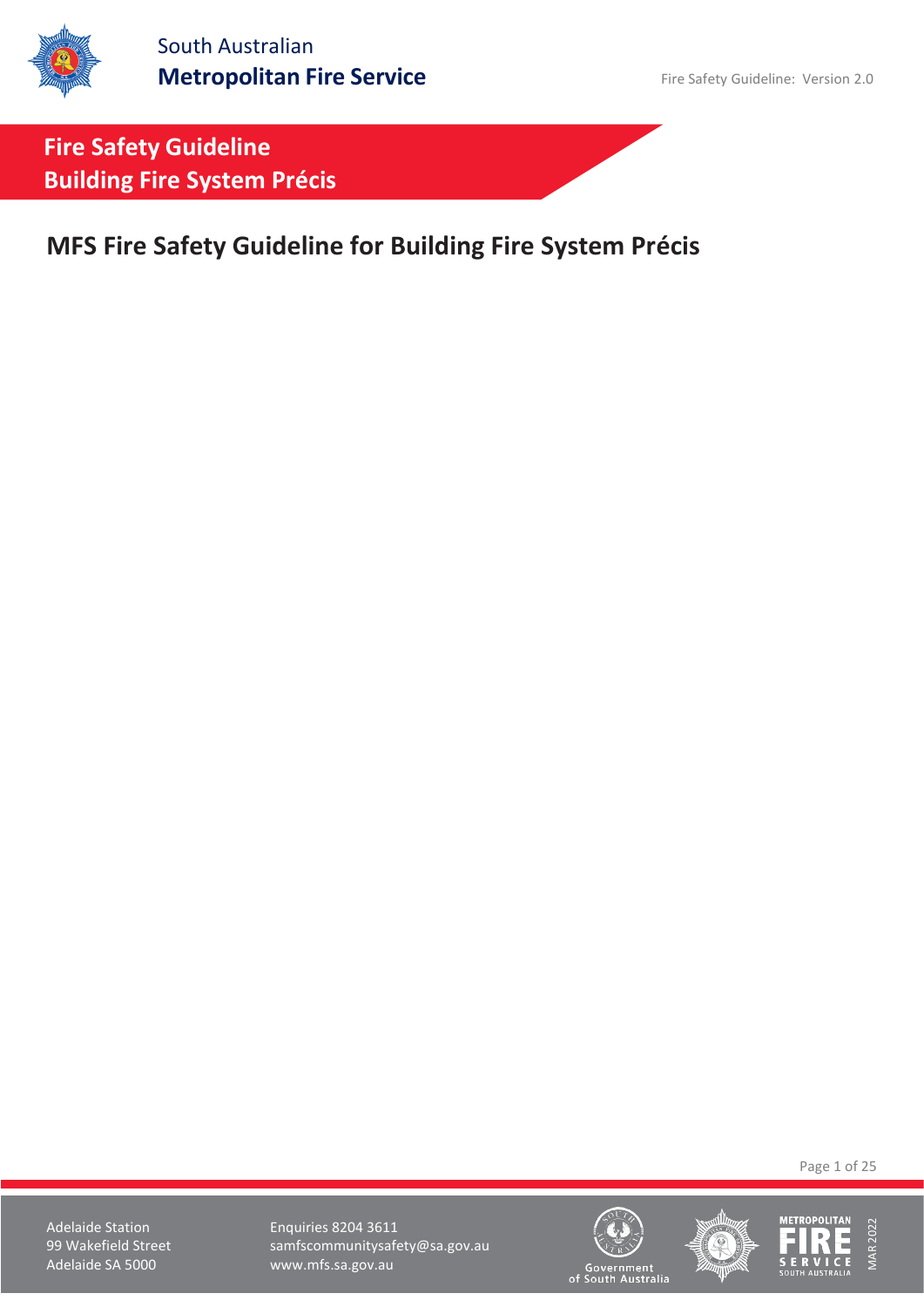| First Issued:  | 8 April 1992                                  |
|----------------|-----------------------------------------------|
| Author:        | <b>FSE Marchant</b>                           |
| Review date:   | 2 March 2022                                  |
| Reviewed by:   | <b>SFSE Seppelt</b>                           |
| Version:       | 2.0                                           |
| Authorised by: | <b>ACFO Community Safety &amp; Resilience</b> |

## **DOCUMENT CONTROL**

| <b>Version</b> | <b>Revision Description</b>                                       | Date         |
|----------------|-------------------------------------------------------------------|--------------|
|                | Original                                                          | 8 April 1992 |
| 1.0            | Conversion to Guideline from Policy<br>038 and rewrite throughout | 28 July 2014 |
| 2.0            | Format update                                                     | 2 March 2022 |

### **List of Amendments:**

| <b>Clause</b>                               | Amendment                                                                                                                                         |
|---------------------------------------------|---------------------------------------------------------------------------------------------------------------------------------------------------|
| <b>Title</b>                                | Change from Built Environs Section Guideline 026, Building<br>Fire System Précis to MFS Fire Safety Guideline for Building<br>Fire System Précis. |
| Whole document                              | Format update                                                                                                                                     |
| Glossary, Definitions, Referenced Documents | Updated                                                                                                                                           |
| Purpose                                     | Added                                                                                                                                             |

Version 2.0 Page 2 of 25

Adelaide Station **Enquiries 8204 3611** 99 Wakefield Street samfscommunitysafety@sa.gov.au<br>Adelaide SA 5000 www.mfs.sa.gov.au www.mfs.sa.gov.au





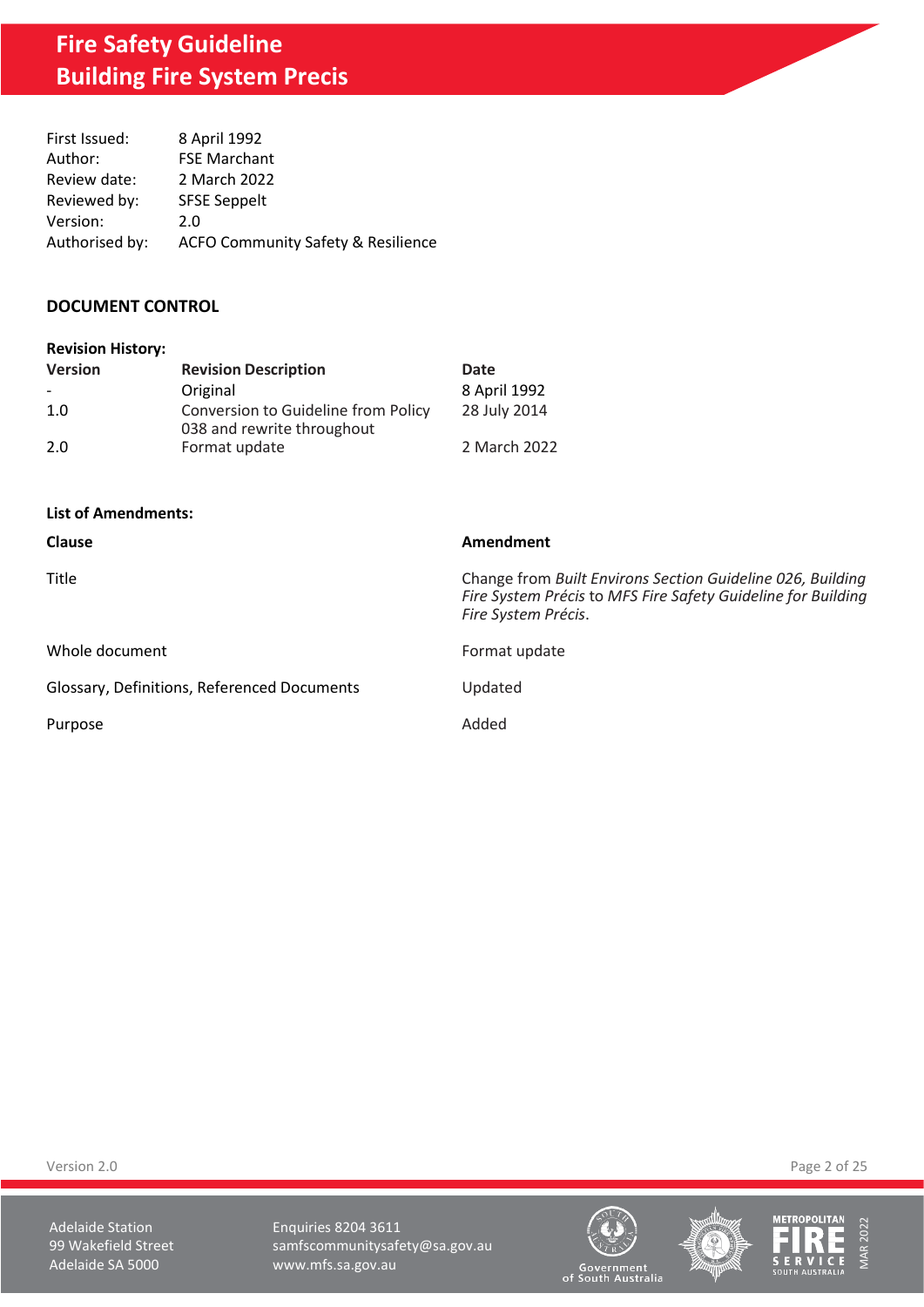# **CONTENTS**

| $2^{\circ}$    |  |
|----------------|--|
|                |  |
|                |  |
| $\overline{3}$ |  |
|                |  |
|                |  |
|                |  |
| $\overline{4}$ |  |
|                |  |

Version 2.0

**Adelaide Station** 99 Wakefield Street Adelaide SA 5000

Enquiries 8204 3611 samfscommunitysafety@sa.gov.au www.mfs.sa.gov.au







Page 3 of 25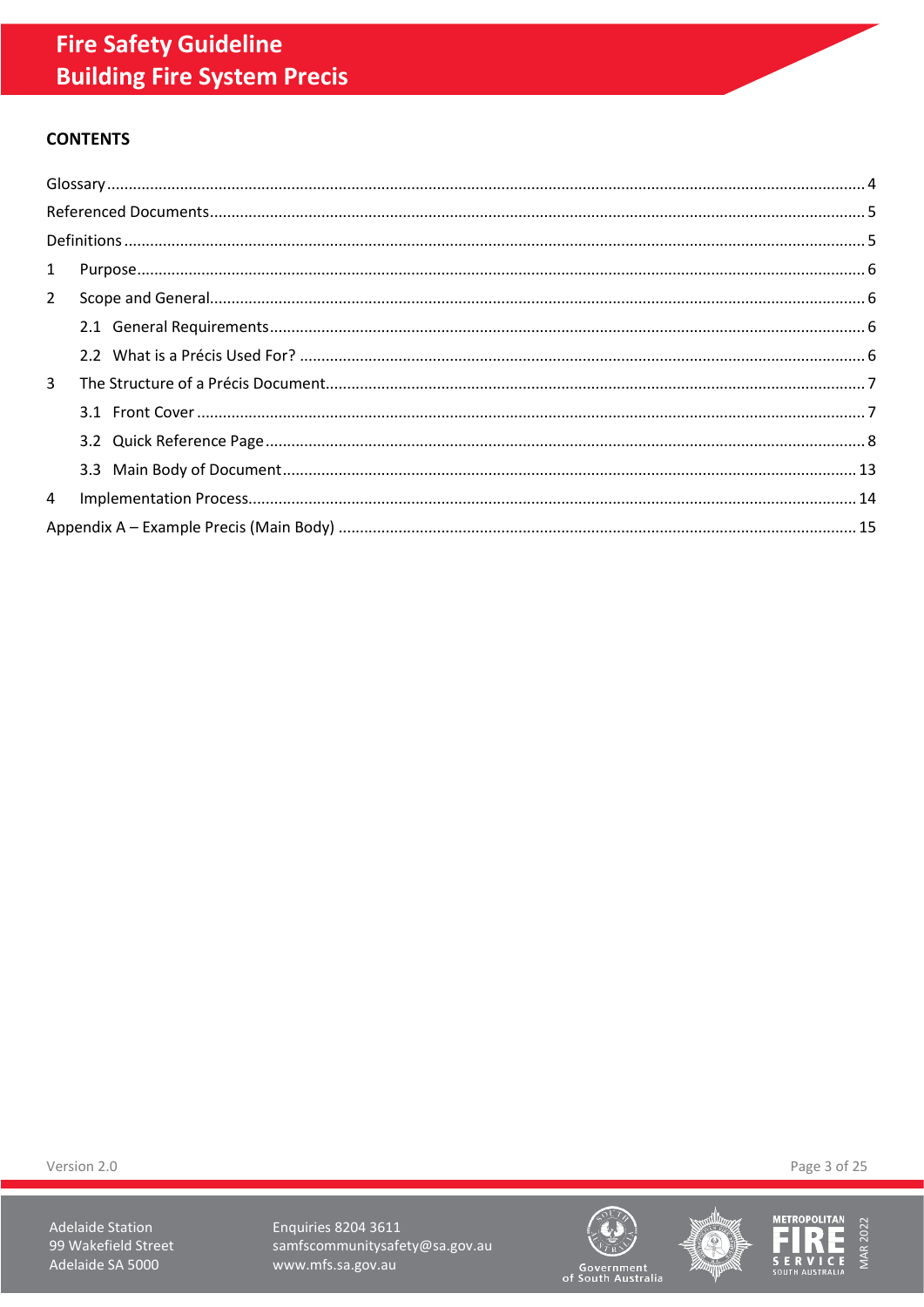### <span id="page-3-0"></span>**GLOSSARY**

- AS Australian Standard
- ASE alarm signalling equipment
- BCA Building Code of Australia
- BES MFS Built Environment Section, Community Safety & Resilience Department
- CIE control and indicating equipment
- CSRD MFS Community Safety and Resilience Department
- DtS Deemed to Satisfy (Provision, of the NCC. Refer Definitions)
- EWCIE emergency warning control and indicating equipment (refer Definitions, sometimes referred to as a "MECP")
- EWIS emergency warning and intercommunication system
- FDCIE fire detection control and indicating equipment (refer Definitions, sometimes referred to as a 'fire indicator panel (FIP)')
- FBP fire brigade panel
- FCR fire control room
- FIP fire indicator panel (see FDCIE)
- FFCP fire fan control panel (refer Definitions)
- FFF firefighters' facility
- FRL fire resistance level (as defined by the NCC)
- LED light emitting diode
- MECP master emergency control panel (see EWCIE)
- MFAS Managed Fire Alarm Service (refer MFS Built Environment Section Policy 037)
- MFS South Australian Metropolitan Fire Service
- NCC National Construction Code
- OWS occupant warning system
- PSTN public switched telephone network
- SAPN South Australian Power Networks
- SCV sprinkler control valve
- SECP Secondary Emergency Control Panel
- SIM subscriber identification module
- SIP sub indicator panel (refer Definitions)
- WIP warden intercom point (refer Definitions)

Version 2.0 Page 4 of 25

Adelaide Station **Enquiries 8204 3611** 99 Wakefield Street samfscommunitysafety@sa.gov.au Adelaide SA 5000 www.mfs.sa.gov.au





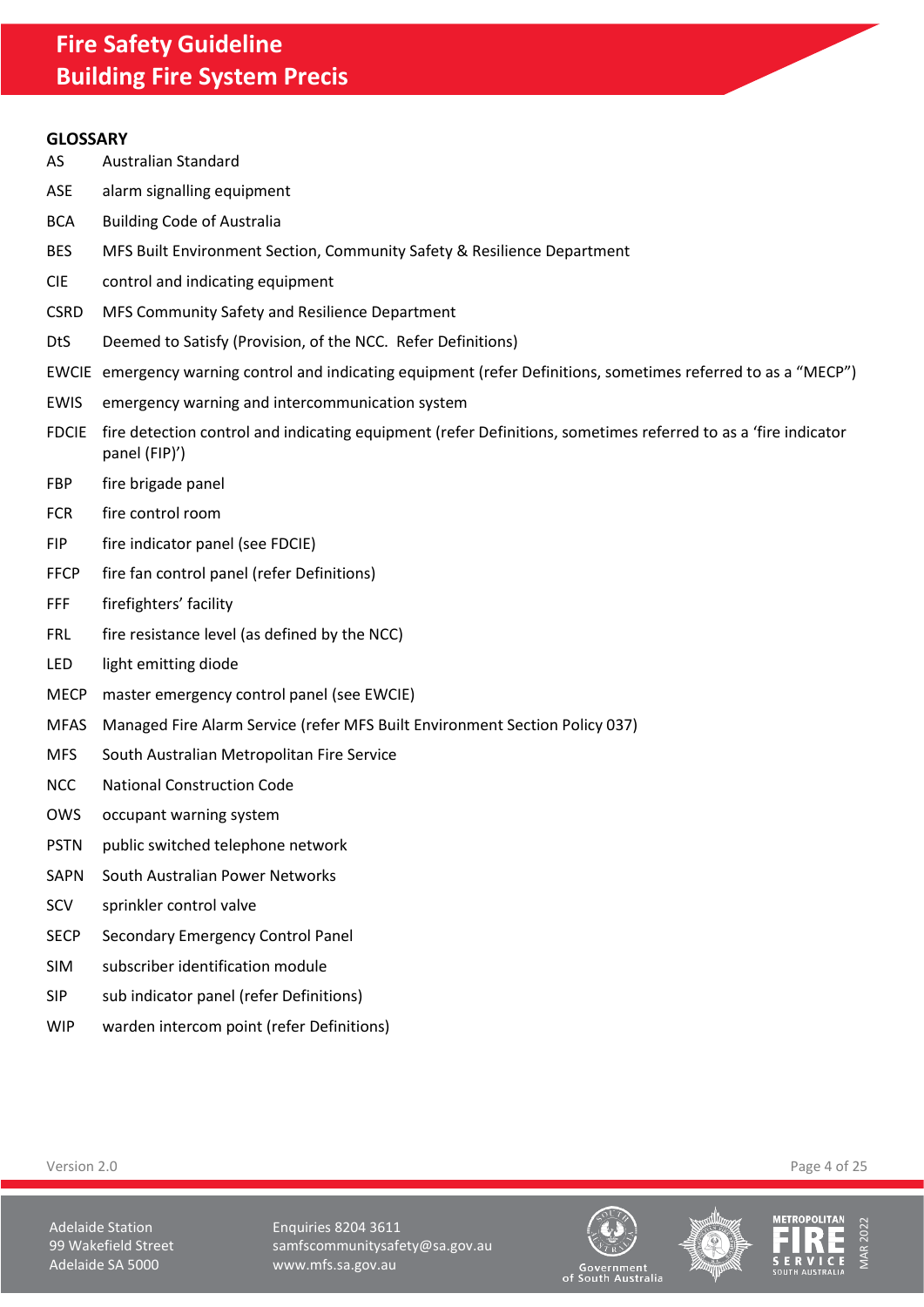### <span id="page-4-0"></span>**REFERENCED DOCUMENTS**

The following documents are referred to in this Guideline:

| AS 1668.1 | Australian Standard 1668.1 - The use of ventilation and air conditioning in buildings - Part 1: Fire and<br>smoke control in buildings                                                   |
|-----------|------------------------------------------------------------------------------------------------------------------------------------------------------------------------------------------|
| AS 1670.1 | Australian Standard 1670.1 – Fire detection, warning, control and intercom systems – System design,<br>installation and commissioning $-$ Part 1: Fire                                   |
| AS 1670.4 | Australian Standard 1670.4 – Fire detection, warning, control and intercom systems – System design,<br>installation and commissioning $-$ Part 4: Emergency warning and intercom systems |
| AS 1851   | Australian Standard 1851 – Maintenance of fire protection systems and equipment                                                                                                          |
| AS 2118.1 | Australian Standard 2118 - Automatic fire sprinkler systems, Part 1: General systems                                                                                                     |
| AS 2419.1 | Australian Standard 2419 - Fire hydrant installations, Part 1: System design, installation and<br>commissioning                                                                          |
| AS 2441   | Australian Standard 2441 - Installation of fire hose reels                                                                                                                               |

AS 2484.2 Australian Standard 2484 – *Fire – Glossary of terms, Part 2: Fire protection and firefighting equipment*

Australian Building Codes Board, *National Construction Code, Volume One, Building Code of Australia,* (Edition applicable at the time of Development Approval), Australian Building Codes Board, Canberra.

*Planning, Development and Infrastructure (General) Regulations 2017* (SA)

South Australian Metropolitan Fire Service, *Built Environment Section Policy 037, Fire alarm conditions of connection – Schedule 1*, MFS, Adelaide.

### <span id="page-4-1"></span>**DEFINITIONS**

**Deemed-to-Satisfy (DtS) Provision** has the meaning as defined in the National Construction Code (NCC).

**Emergency warning control and indicating equipment (EWCIE)** is as defined in AS 1670.4.

**Fire detection control and indicating equipment (FDCIE)** is as defined in AS 1670.1.

**Fire fan control panel (FFCP)** is as defined in AS 1670.1.

**Performance Solution** has the meaning as defined in the National Construction Code (NCC).

**Sub indicator panel (SIP)** is a supplementary FDCIE panel that operates independently from the main FDCIE, monitoring a separate or specific area, room or system and in turn activates the main FDCIE.

**Warden intercom point (WIP)** is as defined in AS 2484.2 and as per the requirements of AS 1670.4.

Version 2.0 Page 5 of 25

Adelaide Station **Enquiries 8204 3611** 99 Wakefield Street samfscommunitysafety@sa.gov.au Adelaide SA 5000 www.mfs.sa.gov.au





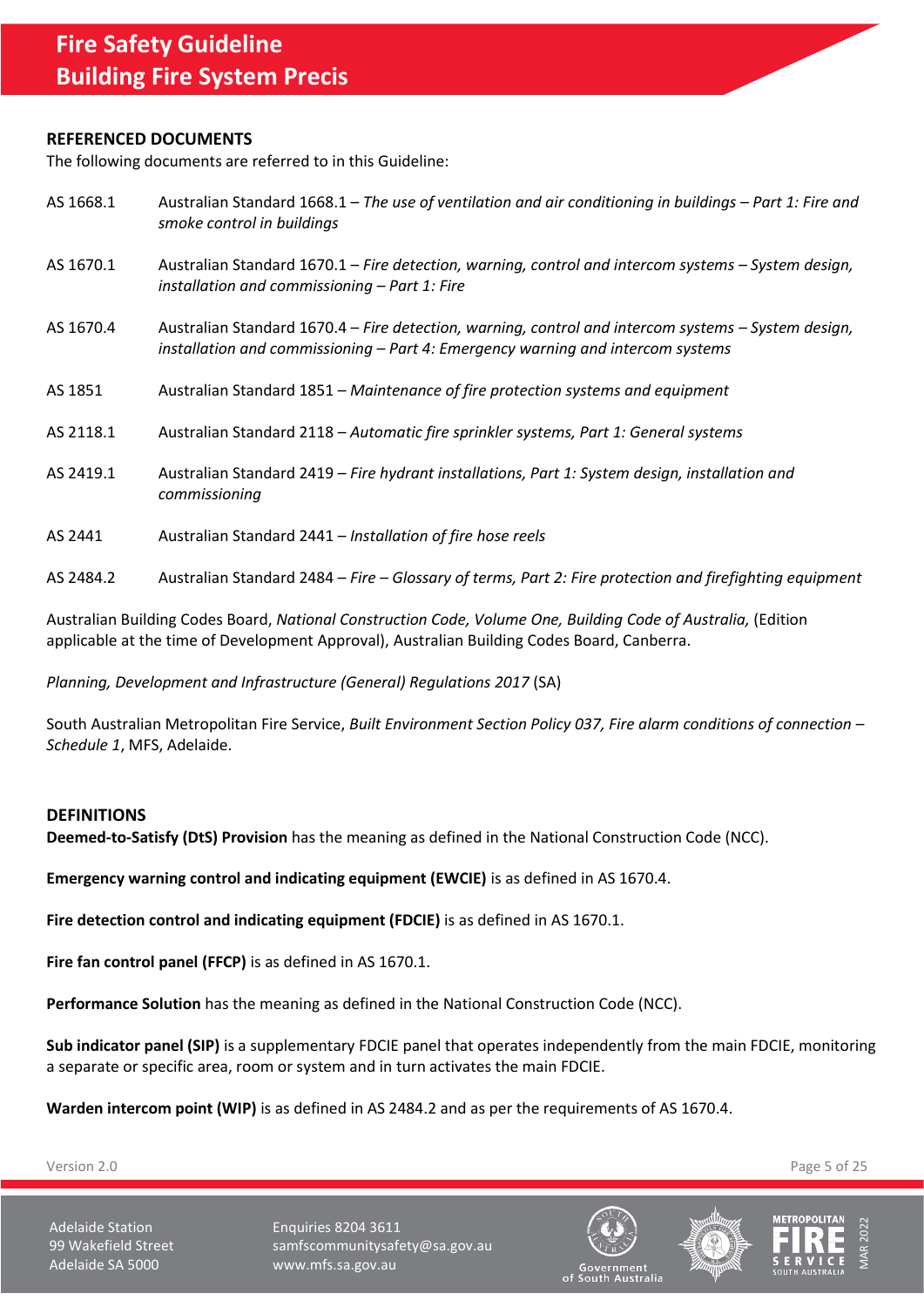# <span id="page-5-0"></span>**1 PURPOSE**

This guideline has been produced as a design aid for the formulation of a fire system précis document.

# <span id="page-5-1"></span>**2 SCOPE AND GENERAL**

## <span id="page-5-2"></span>**2.1 General Requirements**

A précis document is required for any building:

- 1. of four (4) storeys or greater (Metropolitan Fire Service (MFS) "A Class" risk);
- 2. considered to be a "large isolated building" in accordance with the National Construction Code (NCC);
- 3. incorporating more than two smoke zones;
- 4. incorporating an AS 1668.1 smoke hazard management system in accordance with the NCC; or
- 5. incorporating multiple fire hydrant system pressure zones.

The requirements for and contents of a précis may also be at the discretion of the MFS Built Environment Section (BES) and should be discussed during the planning phase of a building.

As detailed in Sectio[n 4](#page-13-0) of this guideline, a draft of the précis shall be submitted to the BES for approval prior to any functionality testing performed by the MFS pursuant to Regulation 103 of the *Planning, Development and Infrastructure (General) Regulations 2017*.

Two copies of the précis must be retained in the building fire control room or fire control centre (adjacent the fire detection control and indicating equipment (FDCIE)). A further hardcopy and an electronic version shall be forwarded to the BES for recording purposes.

# <span id="page-5-3"></span>**2.2 What is a Précis Used For?**

MFS Officers in charge of an incident need precise and easily understood, basic information about the building and its fire safety systems.

Whilst it is the responsibility of all fire officers to be familiar with the buildings in their station area, it is impossible for them to be intimate with the detailed fire safety features of every building in their district. Furthermore, staff transfers from district to district may result in firefighters from a different station area attending a fire within a building that is unfamiliar to them.

A Building Fire System Précis is in addition to the Operating and Maintenance (O&M) Manuals pertaining to the building services (fire, mechanical, electrical, etc.) already provided as part of a buildings recorded installation information.

O&M Manuals are typically located within the facility management office on site and are referred to for equipment operating instructions, make and model of selected equipment, prescribed maintenance requirements and "asinstalled" drawings and commissioning data (Certificate-of-Completion, test results, etc.).

Version 2.0 Page 6 of 25

Adelaide Station **Enquiries 8204 3611** 99 Wakefield Street samfscommunitysafety@sa.gov.au Adelaide SA 5000 www.mfs.sa.gov.au





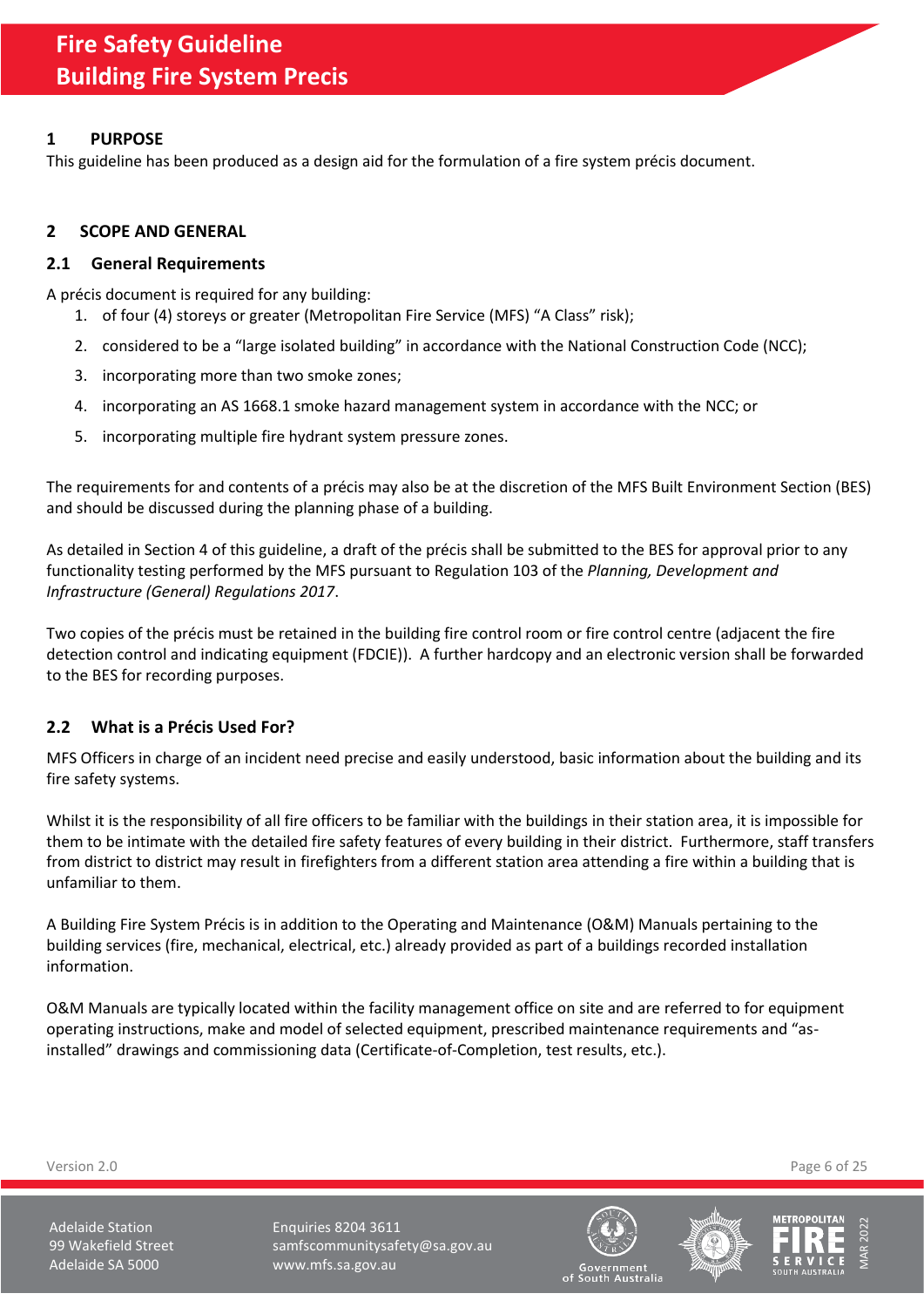# <span id="page-6-0"></span>**3 THE STRUCTURE OF A PRÉCIS DOCUMENT**

# <span id="page-6-1"></span>**3.1 Front Cover**

All precis documents must start with a front cover giving details of the building name and street address. Then a title must be provided to indicate what is contained in the bound document: e.g. "FIRE SAFETY SYSTEMS IN THIS BUILDING". A note that this information is "IMPORTANT FIRE SERVICE INFORMATION" should also be added and a further note "DO NOT REMOVE" will be necessary to deter people taking the document away from its location in a fire control room or FIP cabinet.

A typical front cover is shown below:



Version 2.0 Page 7 of 25

Adelaide Station **Enquiries 8204 3611** 99 Wakefield Street samfscommunitysafety@sa.gov.au Adelaide SA 5000 www.mfs.sa.gov.au





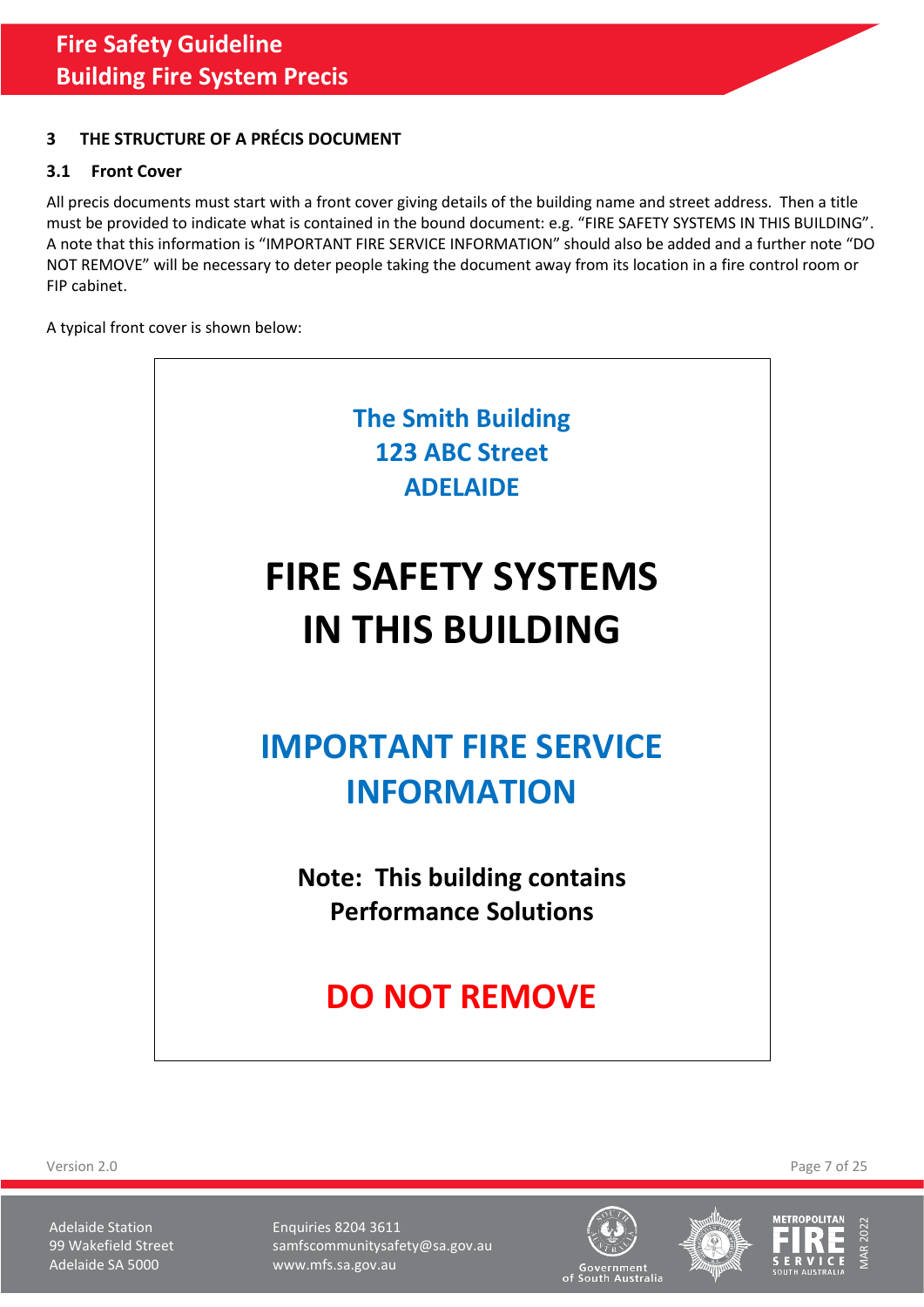## <span id="page-7-0"></span>**3.2 Quick Reference Page**

All précis documents must start with summary section directly after the front cover titled "QUICK REFERENCE GUIDE" which gives broad outlines of building location, exits, lifts and installed fire safety systems.

Where the building is so large or complex that the information cannot be fitted on a single page, then the building complex may need to be broken down into sections. This must be discussed with the MFS prior to writing the document.

For guidance, an example of a precis for our hypothetical Smith Building follows.

An example of a quick reference for the Smith Building is shown below and should be bound into the document directly after the cover sheet.

| <b>QUICK REFERENCE GUIDE</b>                                                                           |                                                                               |  |  |  |
|--------------------------------------------------------------------------------------------------------|-------------------------------------------------------------------------------|--|--|--|
| <b>Contact Details</b>                                                                                 |                                                                               |  |  |  |
| <b>Building Management:-</b>                                                                           |                                                                               |  |  |  |
|                                                                                                        | e.g. Colliers International - Adelaide Office A/H emergency contact: ________ |  |  |  |
| Major Tenants:-                                                                                        |                                                                               |  |  |  |
| e.g.                                                                                                   |                                                                               |  |  |  |
|                                                                                                        | ANZ Bank (Levels 3 and 5, 7 - 9) - A/H emergency contact: ____________        |  |  |  |
|                                                                                                        | Starbucks (Ground Floor) - A/H emergency contact:                             |  |  |  |
| Department of Housing and the Aged (DOHA) (Levels 10 - 12) - A/H emergency<br>contact: _______________ |                                                                               |  |  |  |
| <b>Building Description</b>                                                                            |                                                                               |  |  |  |
| Number of Storeys:-                                                                                    | 17                                                                            |  |  |  |
|                                                                                                        | Rise in Storeys (Number of above ground storeys):- 15                         |  |  |  |
| Occupancy per storey:-                                                                                 |                                                                               |  |  |  |
| <b>B1</b><br>$\sim 100$ km s $^{-1}$                                                                   | Basement upper - car parking                                                  |  |  |  |
| B2<br>$\sim 100$ km s $^{-1}$                                                                          | Basement lower - car parking                                                  |  |  |  |
| Ground Floor - Retail                                                                                  |                                                                               |  |  |  |
| First to 13th - Office                                                                                 |                                                                               |  |  |  |
| 14th Floor - Restaurant                                                                                |                                                                               |  |  |  |
| Roof top                                                                                               | - Plant room (minor)                                                          |  |  |  |

Version 2.0 Page 8 of 25

Adelaide Station **Enquiries 8204 3611** 99 Wakefield Street samfscommunitysafety@sa.gov.au Adelaide SA 5000 www.mfs.sa.gov.au





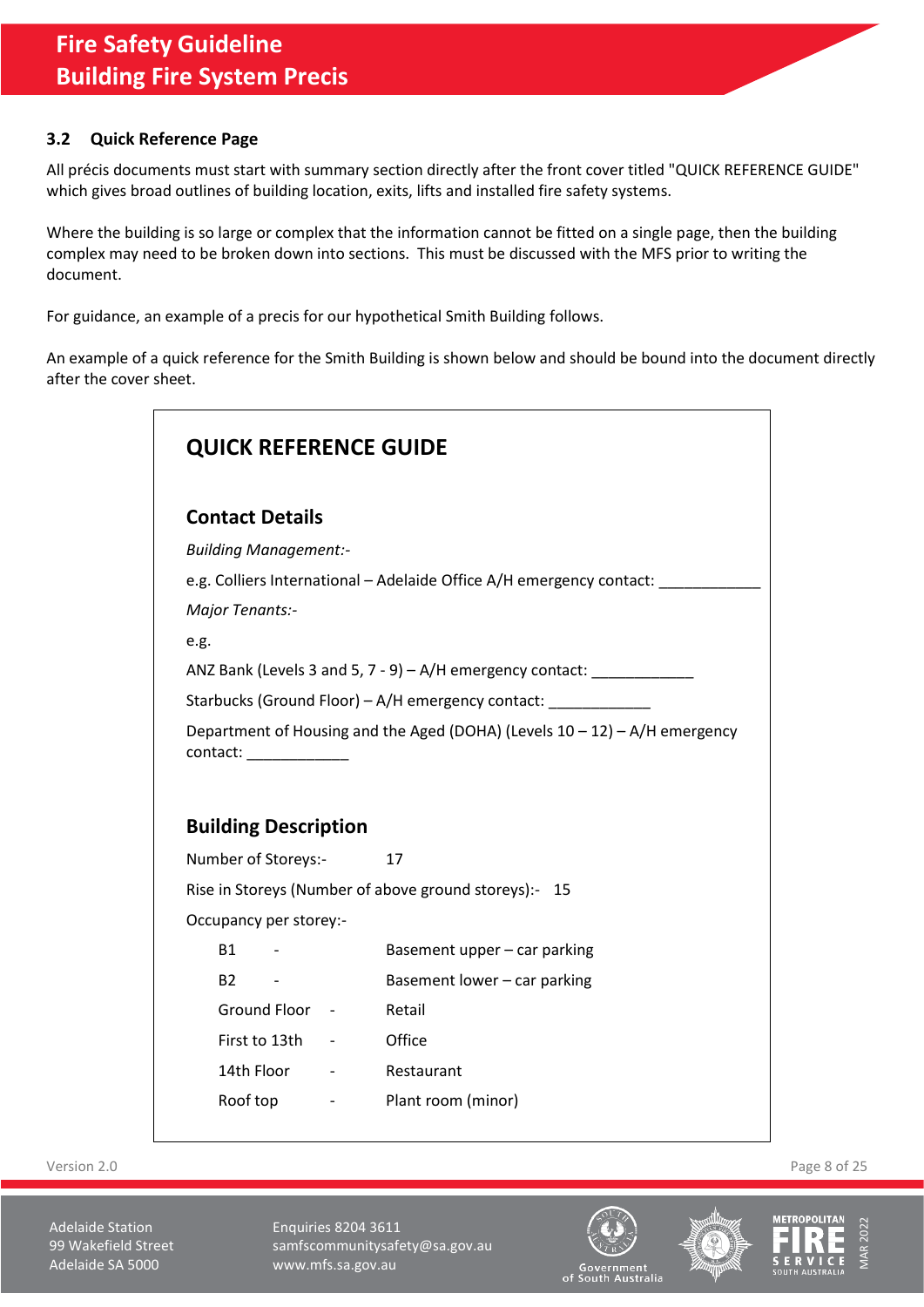# **QUICK REFERENCE GUIDE (cont.)**

# **Access**

GENERAL

- Fire appliance access: Jones and Wilson Streets only.
- Fire Control Room
	- Entry 1 from Ground Floor lobby
	- Entry 2 from Wilson Street
- Fire Pump Room: Upper Basement (B1), from Stair 3

## LIFTS

- There are 6 lifts in the building
- High rise eastern lifts 1-3
- Low rise western lifts 4-6
- Fire Service keyed lifts ALL LIFTS
- Stretcher lift lift 2
- Lift for evacuation (disabled egress) lifts 3 and 6

### FIRE STAIRS

- a scissor stair serves all above-ground floors (one coded GREEN, one coded **BLUE**)
- access to **BLUE** stair adjacent fire control room
- **BLUE** access/discharge point Jones St
- **GREEN** access/discharge point Wilson St
- Stair 3 and Stair 5 serve the Basement Levels

Adelaide Station **Enquiries 8204 3611** 99 Wakefield Street samfscommunitysafety@sa.gov.au Adelaide SA 5000 www.mfs.sa.gov.au







Government<br>of South Australia

Version 2.0 Page 9 of 25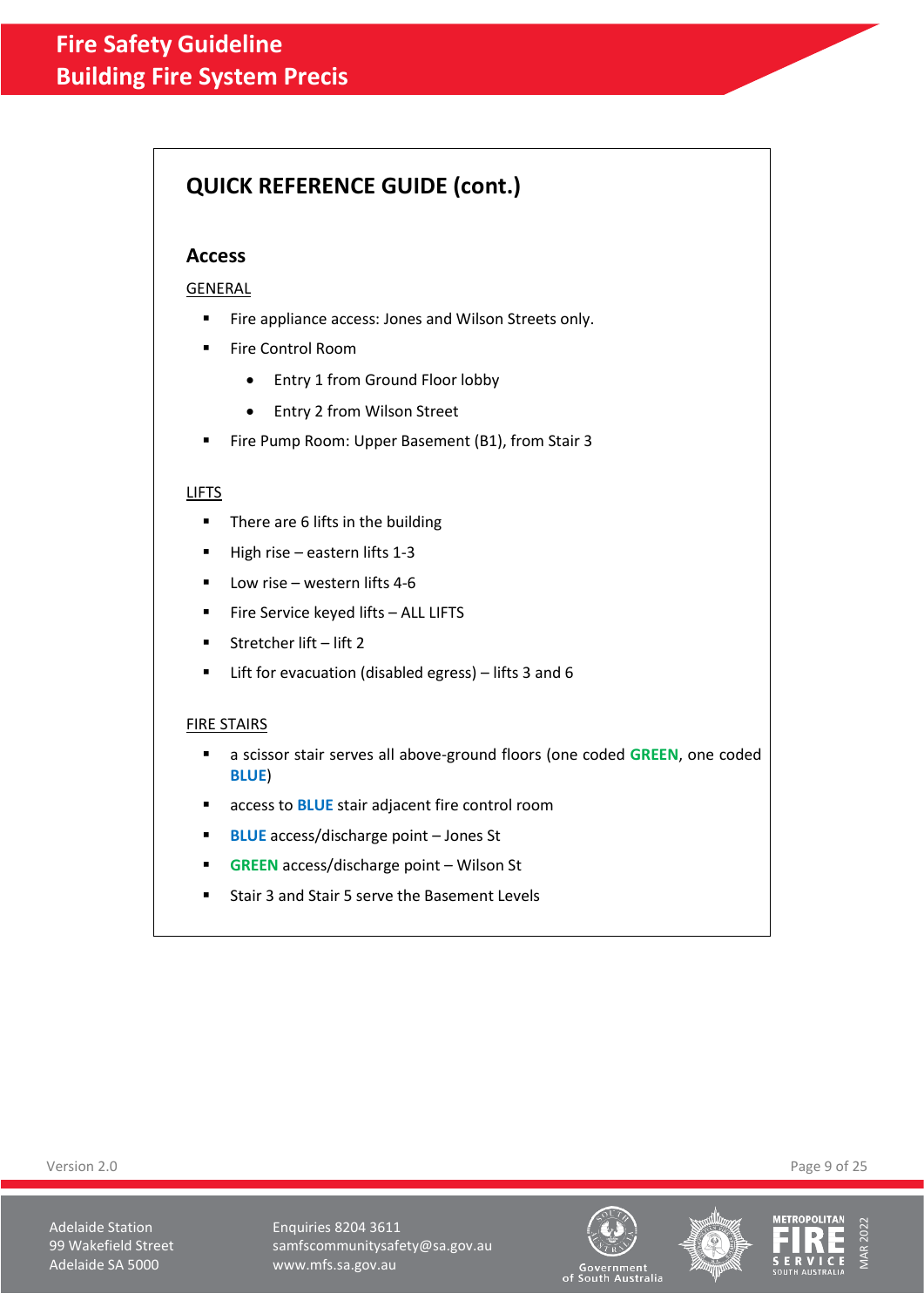# **QUICK REFERENCE GUIDE (cont.)**

# **Fire and Life Safety Systems Summary**

## FIRE SYSTEM (WET)

- Whole of building combined sprinkler/hydrant system.
- Combined system booster located Jones Street.
- Sprinkler/hydrant pumps located:
	- Upper Basement (B1) Pump Room access from Stair 3.
	- One diesel fire pump and one electric fire pump plus automatic jacking pump in pump room.
- Fire pump remote controls on FIP.
- Fire Tanks (FT-1 and FT-2) located: Upper Basement (B1) west.
- Fire tanks 30,000 litres each, interconnected.
- Fire tank remote quick fill motorised valve control on FIP.

### SPRINKLER SYSTEM

- Sprinkler control valves (SCV) located:-
	- Ground Floor, B1 and B2 served by common Ground Floor SCV in Stair 3,
	- **•** 1<sup>st</sup> Floor to 12<sup>th</sup> Floors served by individual SCVs in **BLUE** Stair,
	- 13th floor and Roof Plant Room served by 13th Floor SCV in **BLUE** Stair.

### HYDRANTS / HOSE REELS

- Hydrant valves and sprinkler control valves in **BLUE** fire stair each floor.
- Hydrants only in **GREEN** fire stair each floor.
- Hose reels and extinguishers adjacent each floor entry outside stair.

Version 2.0 Page 10 of 25

Adelaide Station **Enquiries 8204 3611** 99 Wakefield Street samfscommunitysafety@sa.gov.au Adelaide SA 5000 www.mfs.sa.gov.au





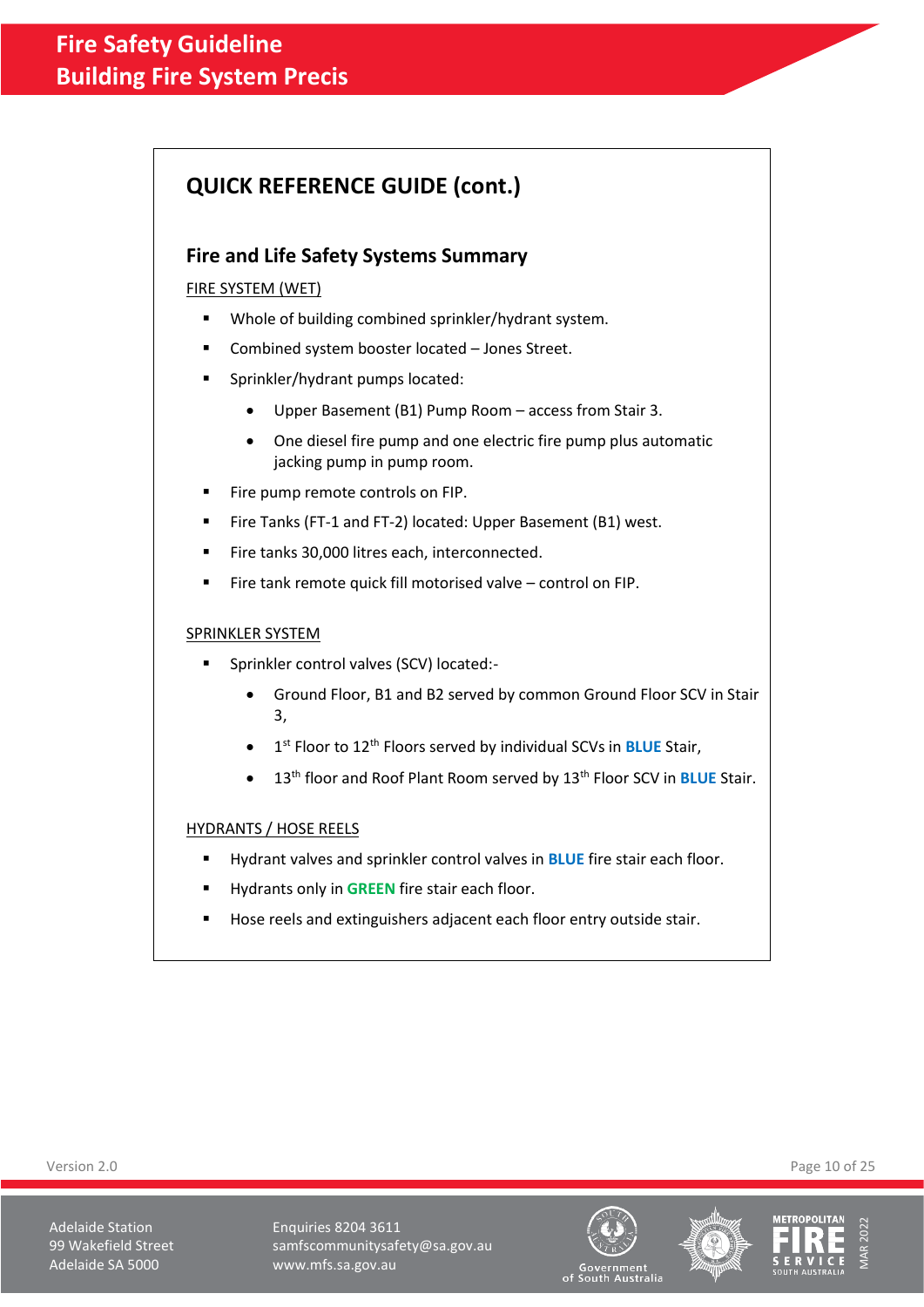# **QUICK REFERENCE GUIDE (cont.)**

### FIRE DETECTION AND ALARM SYSTEM (DRY)

- Fire indicator panel (FIP) located in fire control room (FCR).
- **EXECT EMERGENCY ENDITIES CONTED And INDUCATES ADDET** ENDIRENTIES INCATED in FCR.
- Public Address hand-piece in EWCIE.
- Fire pump remote control panel  $-$  in FCR.
- Smoke hazard management control panel on FIP.

## SMOKE HAZARD MANAGEMENT

- Sandwich pressurisation system:
	- Smoke exhaust to fire floor,
	- Outside air pressurisation all non-fire floors,
- Stairwell pressurisation  $-$  all stairs.
- Car park exhaust Basement 1 and Basement 2.
- Car park supply air fans Basement 1 and Basement 2.

Version 2.0 Page 11 of 25

Adelaide Station **Enquiries 8204 3611** 99 Wakefield Street samfscommunitysafety@sa.gov.au Adelaide SA 5000 www.mfs.sa.gov.au





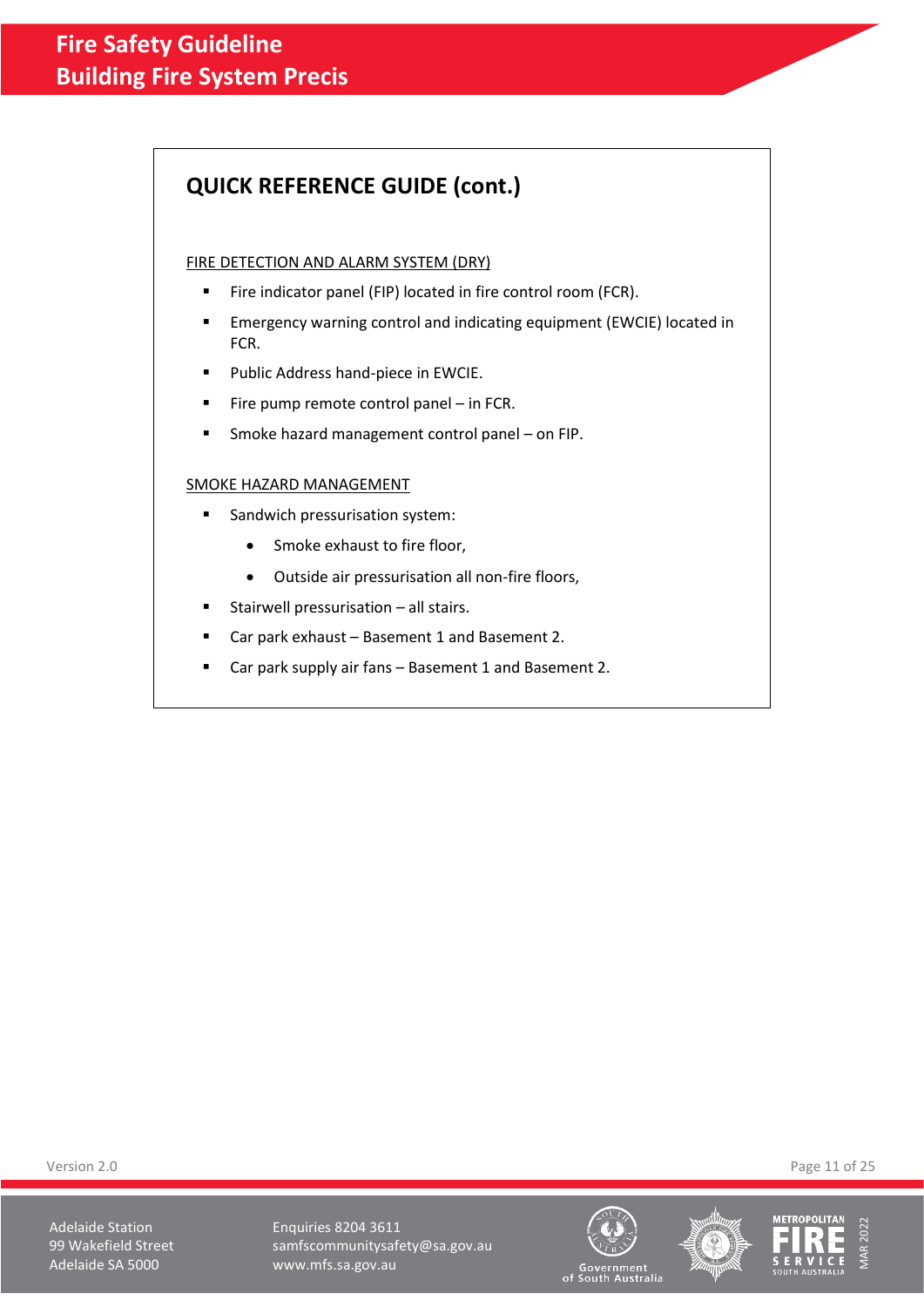# **QUICK REFERENCE GUIDE (cont.)**

# **Utilities Isolation / Equipment Controls**

## ELECTRICAL

- Main switch room Ground floor south east corner.
- Note: essential services isolator in separate cubicle.
- Transformer room Ground floor central west. Contact SAPN for access.
- Emergency generator Ground floor central west.
- Main floor switchboards (typical) located adjacent eastern lifts.

### GAS

- Main gas valve Upper Basement (B1), access from **GREEN** stair.
- Gas meter in Jones Street (eastern side).

### WATER SUPPLIES

- Fire water (incoming) main isolation valve Upper Basement (B1) (east).
- Fire service connection (150mm) from Jones Street towns main (150mm).
- Domestic water meter located Upper Basement (B1) (east).

## SMOKE HAZARD MANAGEMENT

- Car Park exhaust (CP-EX) and supply air (CP-SAF) fans control from FIP and local control at mechanical switchboard located in Lower Basement (B2) (south west).
- Stair Pressurisation Fans (SPF-1 and SPF-2) control from FIP and local control from Roof Level Plant Room.
- Main Building Return Air / Smoke Exhaust Fan (RA/SSF 1) control from FIP and local control from Roof Level Plant Room.
- Main Building Supply Air Fan / Air Handling Unit (AHU  $-$  1) control from FIP and local control from Roof Level Plant Room.

Version 2.0 Page 12 of 25

Adelaide Station **Enquiries 8204 3611** 99 Wakefield Street samfscommunitysafety@sa.gov.au Adelaide SA 5000 www.mfs.sa.gov.au





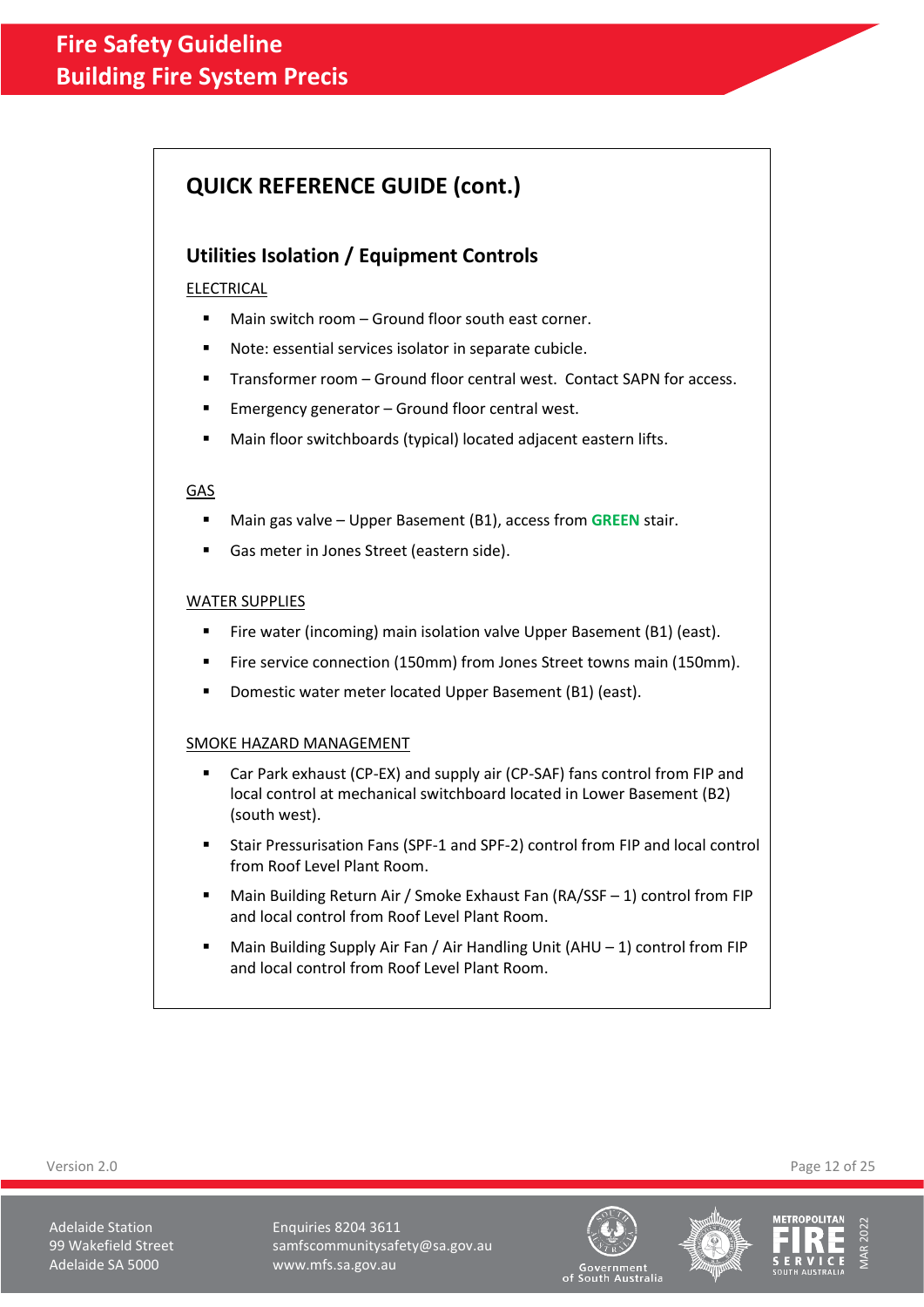# **QUICK REFERENCE GUIDE (cont.)**

# **Performance Solutions**

This building incorporates *Performance Solutions* to the prescriptive Deemed-to-Satisfy Provisions of the National Construction Code in relation to the following fire and life safety measures:-

- 1. Extended egress 26 metres maximum travel distance.
- 2. Reduced fire ring main pipe sizing 100mm diameter combined system mains throughout.
- 3. Combined System Booster not provided with complying radiation protection.

*As can be seen, in a few words we have quickly conveyed to the Incident Commander fundamental information necessary for firefighting, i.e. what access is available, what systems automatically work and roughly where they are located in the building plus the use of the building itself.*

# <span id="page-12-0"></span>**3.3 Main Body of Document**

The précis must then continue in more detail giving further concise descriptions of each facility installed. Initially, firefighters are committed to the saving of lives prior to the saving of property; hence initially access/egress facilities within the building are very important.

Note the sequence of descriptions based upon order of importance and expected firefighter knowledge e.g. hydrant locations in high-rise are fairly uniform. Also most important, each description is contained on not more than one page so there is no need to flip pages for a description of a particular aspect of the installation.

The Précis contents page is to appear after the Quick Reference Guide.

An example of the main body of a précis for the "Smith Building" is provided in Appendix A.

Version 2.0 Page 13 of 25

Adelaide Station **Enquiries 8204 3611** 99 Wakefield Street samfscommunitysafety@sa.gov.au Adelaide SA 5000 www.mfs.sa.gov.au





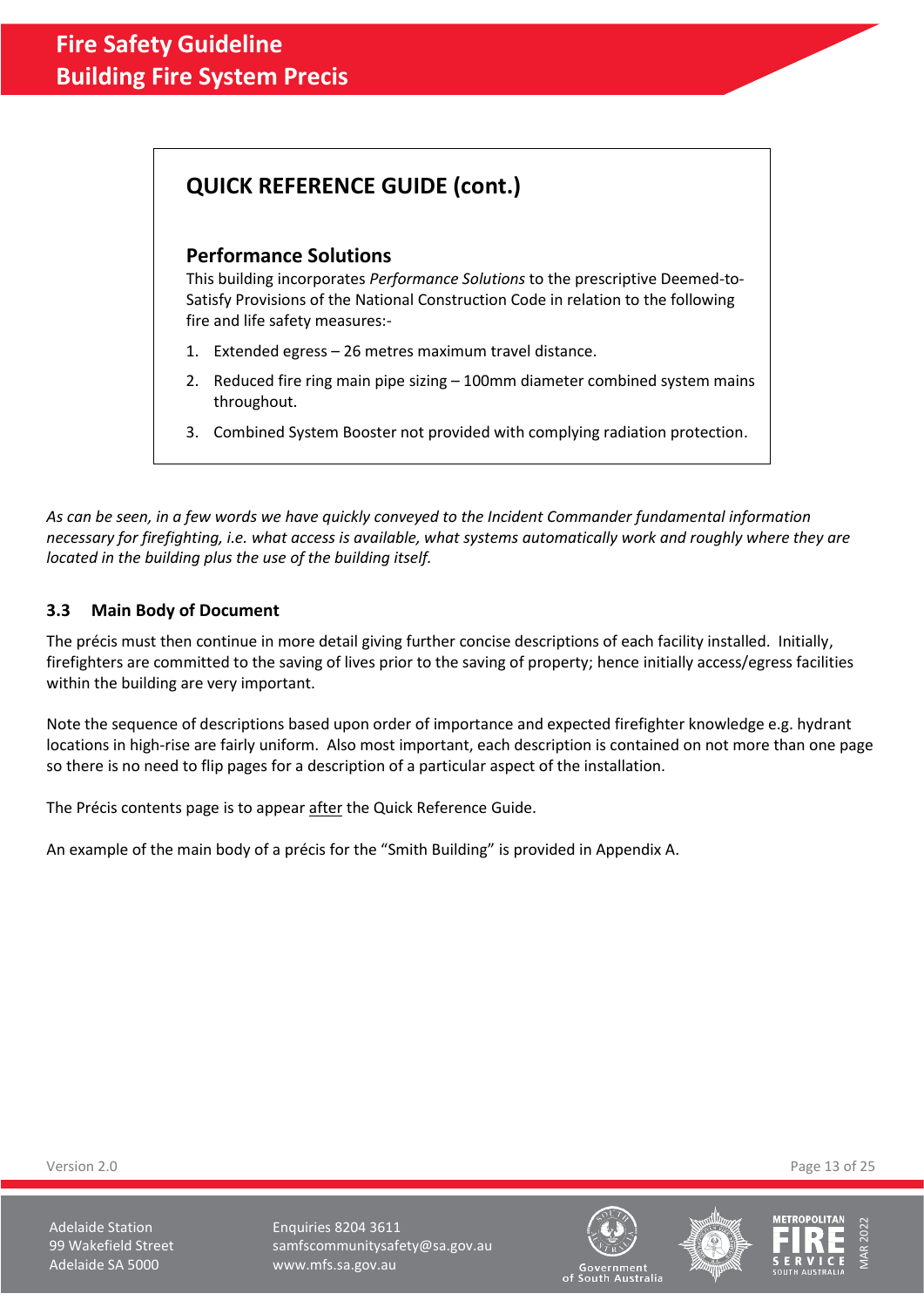## <span id="page-13-0"></span>**4 IMPLEMENTATION PROCESS**

The MFS Community Safety and Resilience Department (CSRD) is available to advise the fire contractor in the compilation of the Précis document and representatives are available for in-house meetings. A full building fire schematic and preliminary/draft plans (as required to be produced for the Précis document) should be presented and will greatly assist in progressing with the Précis document.

A final draft Building Fire System Précis should be submitted to the CSRD for review and approval at least two weeks prior to the final alarms inspection and the agreed connection date for the Managed Fire Alarm Service (MFAS).

Submission can be made via hardcopy to the relevant CSRD Alarms Officer when undertaking a "pre-inspection" or directly submitted to the CSRD.

A signed off and marked-up draft document will then be returned to the fire services contractor (within 5 working days from receipt) for contractor revision/completion as required.

Three hardcopies of the final document shall be provided on the day of final inspection by the CSRD Alarms Officer. Two copies are to be located within the FCR and a copy to be provided to the CSRD Alarms Officer.

An electronic version shall also be provided to the CSRD for our record keeping.

Version 2.0 Page 14 of 25

Adelaide Station **Enquiries 8204 3611** 99 Wakefield Street samfscommunitysafety@sa.gov.au Adelaide SA 5000 www.mfs.sa.gov.au





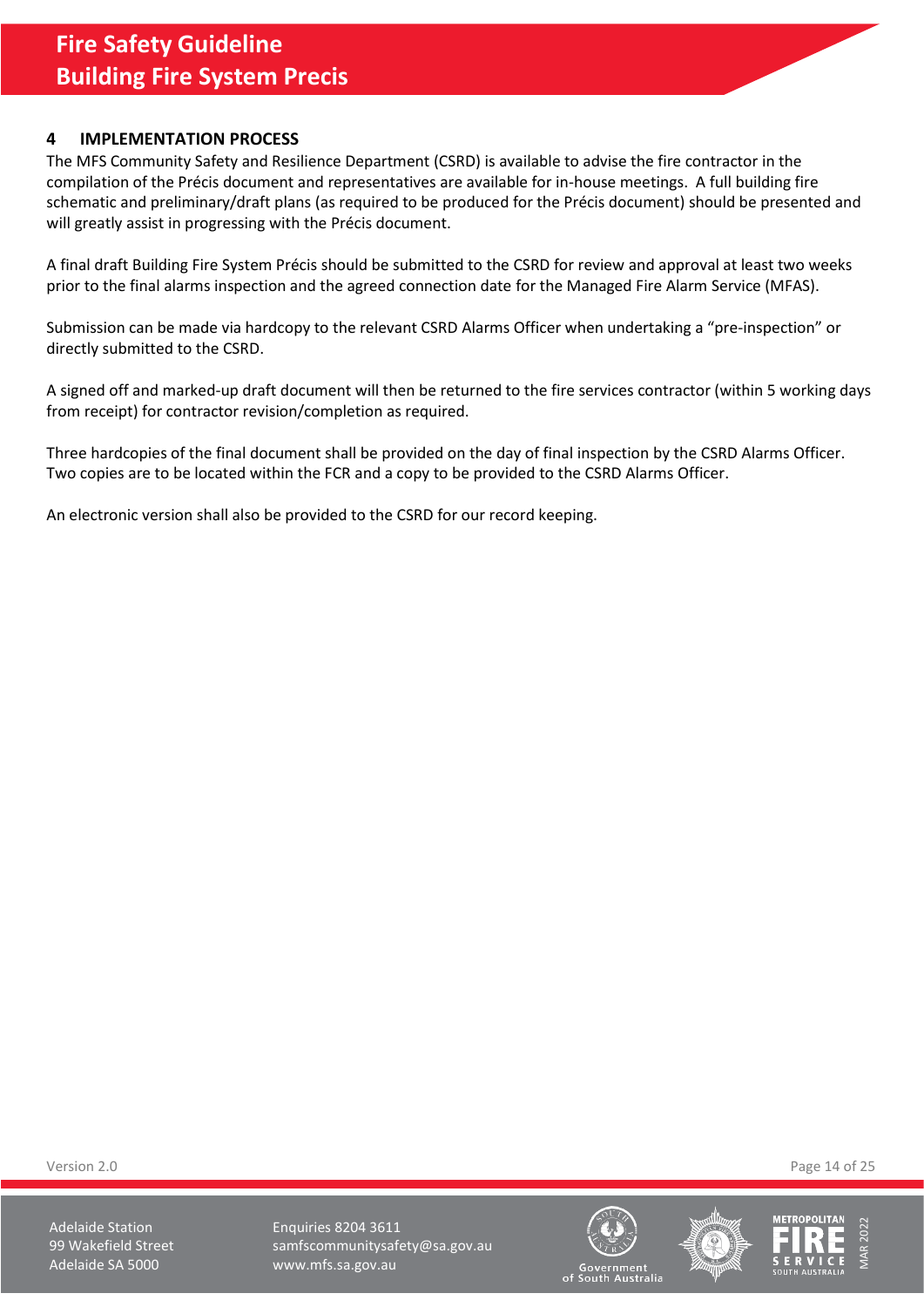# <span id="page-14-0"></span>**APPENDIX A – EXAMPLE PRECIS (MAIN BODY)**

# **TABLE OF CONTENTS** *(example)*

|              |                                                                       | Page No. |
|--------------|-----------------------------------------------------------------------|----------|
|              | Glossary                                                              | 1        |
| $\mathbf{1}$ | Internal Access/Egress Stairs                                         | 2        |
| 2            | <b>Fire Service Lifts</b>                                             | 3        |
|              | 2.1 Fire Service Lift                                                 | 3        |
|              | 2.2 Emergency Lift / Stretcher Facility                               | 3        |
|              | 2.3 Lifts for Evacuation                                              | 3        |
| 3            | <b>Stairwell Pressurisation</b>                                       | 3        |
| 4            | <b>Booster and Water Supplies</b>                                     | 3        |
| 5            | Electrical / Gas                                                      | 4        |
| 6            | Combined Hydrant / Sprinkler System                                   | 4        |
| 7            | Hydrant / Hose Reels                                                  | 4        |
| 8            | Sprinkler Valves                                                      | 5        |
| 9            | <b>Combined Hydrant/Sprinkler Pumps</b>                               | 5        |
| 10           | Fire Tank Level Indication                                            | 5        |
| 11           | Smoke Hazard Management Systems (as applicable)                       | 5        |
|              | 11.1 Zone (Sandwich) Pressurisation - Ground to 13th Floors           | 5        |
|              | 11.2 Supplemental Ventilation (in fire mode)                          | 6        |
|              | 11.3 Ground Floor Retail                                              | 6        |
|              | 11.4 Carpark Exhaust and Smoke Management - Lower and Upper Basements | 6        |
|              | 11.5 Smoke Exhaust (other examples)                                   | 6        |
|              | 11.6 Make-up Air Supplies and Fire Mode Functions (examples)          | 7        |
| 12           | Special Risks / Specialist Fire Suppression Systems (as applicable)   | 7        |
|              | 12.1 1st Floor Office Tenancy                                         | 7        |
|              | 12.2 13th Floor Restaurant                                            | 8        |
| 13           | Fire Control Room                                                     | 8        |
| 14           | Fire Indicator Panel                                                  | 8        |
| 15           | Emergency Warning and Intercom Systems (EWIS)                         | 9        |
| 16           | <b>Performance Solutions</b>                                          | 9        |
| 0            |                                                                       | 10       |
|              |                                                                       |          |

**[PLANS](#page-23-2)**

Version 2.0 Page 15 of 25

Adelaide Station **Enquiries 8204 3611** 99 Wakefield Street samfscommunitysafety@sa.gov.au<br>Adelaide SA 5000 www.mfs.sa.gov.au www.mfs.sa.gov.au





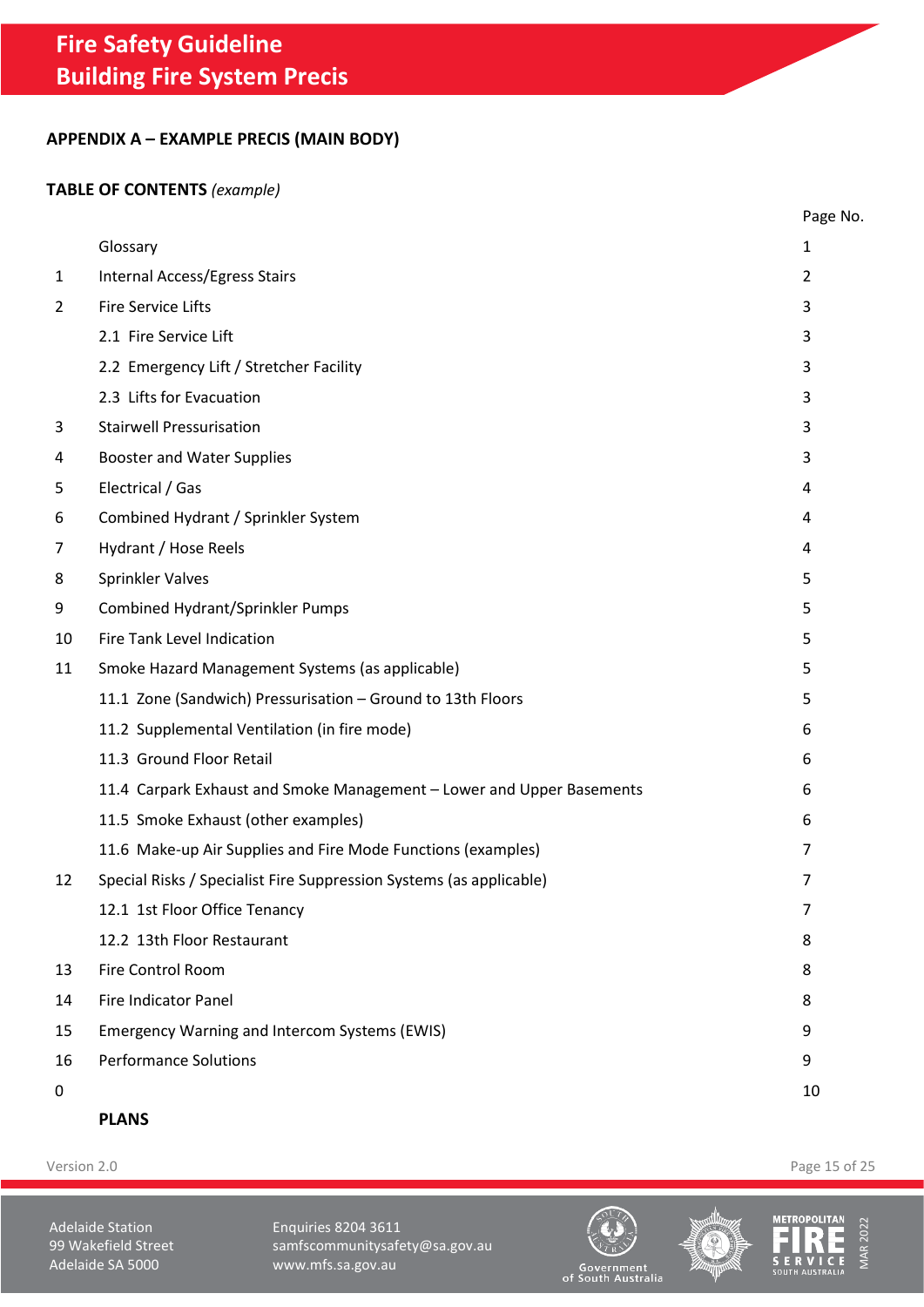### **GLOSSARY**

- AFL above floor level
- ASE alarm signalling equipment
- EWIS emergency warning and intercom system
- FIP fire indicator panel
- MECP master emergency control panel
- NBN National Broadband Network
- NCC National Construction Code
- PA personal address
- RAD return air damper
- S/A supply air
- SAD supply air damper
- SAF supply air fan
- SCBA self-contained breathing apparatus
- SCV sprinkler control valve
- SIM subscriber identification module
- SSF smoke spill fan
- WIP warden intercommunication point

Version 2.0 Page 16 of 25

Adelaide Station **Enquiries 8204 3611** 99 Wakefield Street samfscommunitysafety@sa.gov.au<br>Adelaide SA 5000 www.mfs.sa.gov.au www.mfs.sa.gov.au





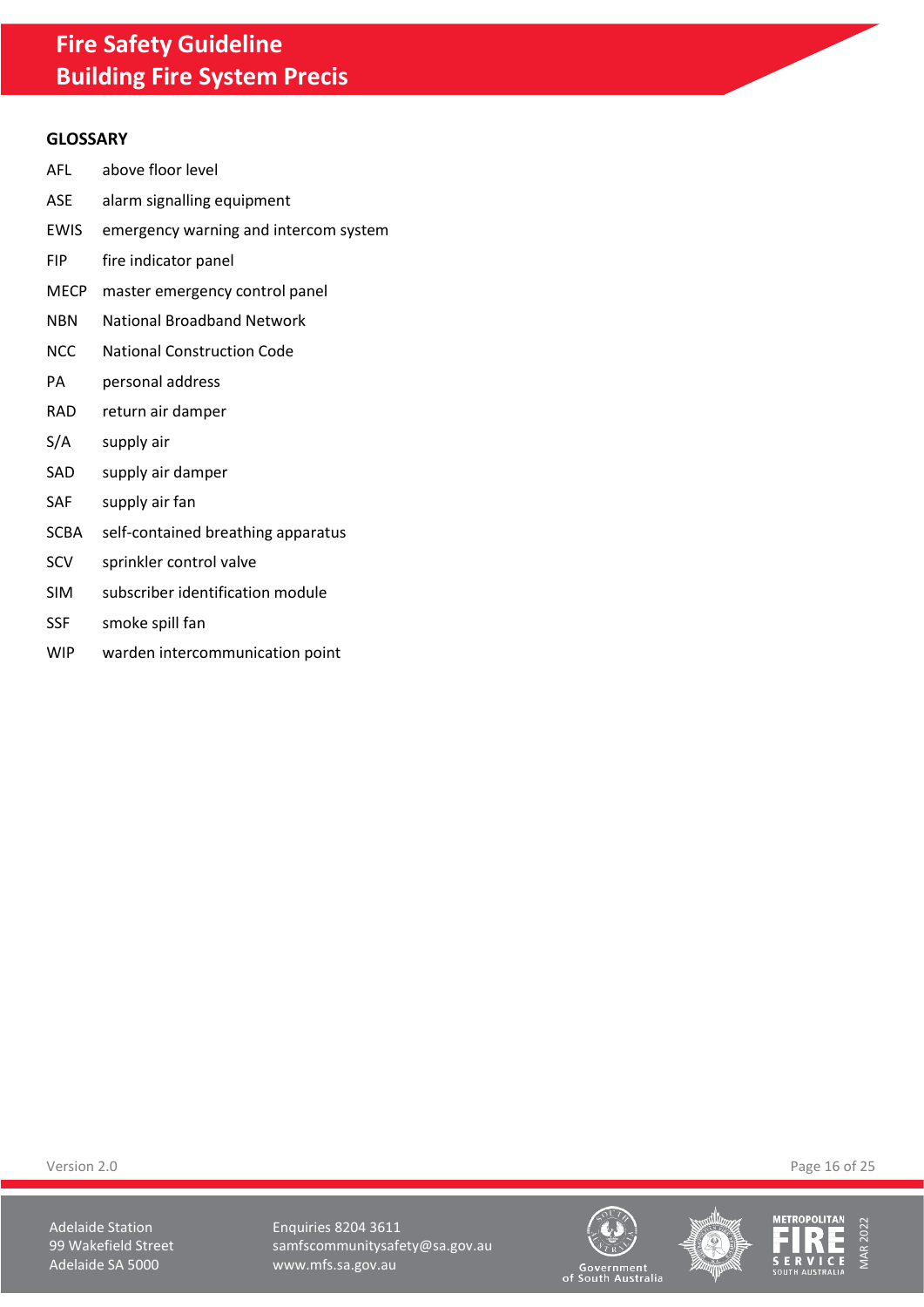## <span id="page-16-0"></span>**1 INTERNAL ACCESS/EGRESS STAIRS**

This building contains scissor stairs.

Scissor stairs are decorated internally in either **GREEN** or **BLUE** with sign written floor numbers from Ground to Top Floor restaurant.

- **BLUE** stair Entry from Ground lobby west accesses the following floor doors: West | 1st | 3rd | 5th | 7th | 9th | 11th | 13th | Roof Plant East | Mezz | 2nd | 4th | 6th | 8th | 10th | 12th | 14th
- **GREEN** stair Entry to the Ground floor lobby east accesses the following floor doors: West | Mezz | 2nd | 4th | 6th | 8th | 10th | 12th | 14<sup>th</sup> East | 1st | 3rd | 5th | 7th | 9th | 11th | 13th | -
- Roof plant room access only via BLUE stair from 14th floor
- Basement access via Stair 3 and Stair 5 stair, entry from ground lobby west.

*Provide schematic diagram as appropriate – to be agreed upon with MFS Built Environment Section (BES) Officers (example below).* 



*Figure 1: Schematic diagram - scissor stairs.*

Version 2.0 Page 17 of 25

Adelaide Station **Enquiries 8204 3611** 99 Wakefield Street samfscommunitysafety@sa.gov.au Adelaide SA 5000 www.mfs.sa.gov.au





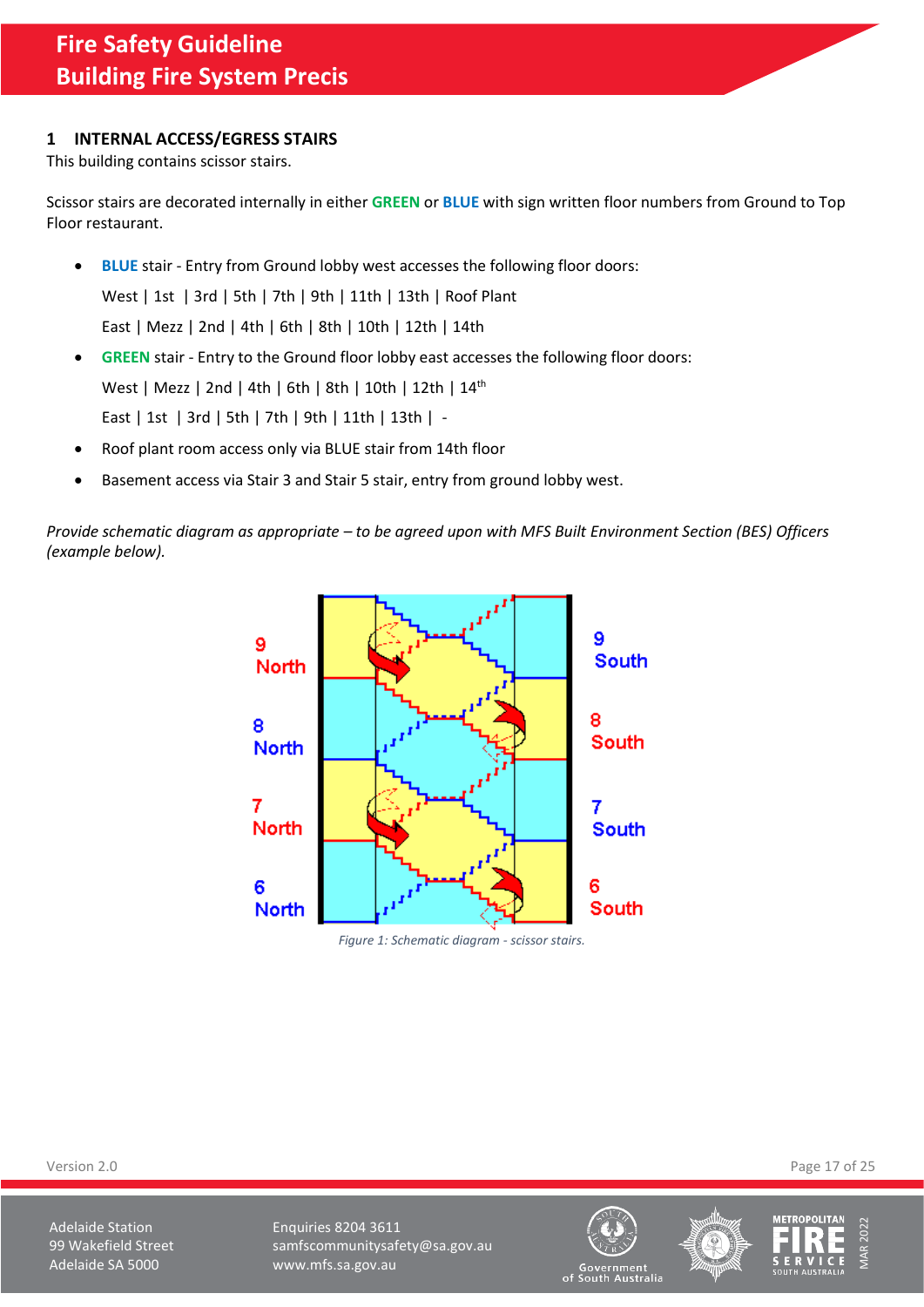# <span id="page-17-0"></span>**2 FIRE SERVICE LIFTS**

# <span id="page-17-1"></span>**2.1 Fire Service Lift**

Fire service lift (fitted to all lifts), utilise fire service lift key for control.

This lift system contains concealed fire service control panel within lift car, utilised special access key to open hinged cover plate.

# <span id="page-17-2"></span>**2.2 Emergency Lift / Stretcher Facility**

Lift 3 and Lift 6 are sized to accommodate a raised stretcher (BCA E3.2) and are considered to be Emergency Lifts.

# <span id="page-17-3"></span>**2.3 Lifts for Evacuation**

There are/ are not lifts within this building specifically designed to operate during an emergency to afford egress to mobility impaired occupants. These lifts are supplied with:-

- emergency back-up generator electrical power supplies,
- lift landings are smoke isolated,
- lift doors are fire rated,
- lift operating system provided with IP65 rated equipment for continuous operation with some water ingress.

## <span id="page-17-4"></span>**3 STAIRWELL PRESSURISATION**

Each fire stair (excluding basement stairs Stair 3 and Stair 5) is provided with stair pressurisation from roof mounted axial fans. (SPF-1 and SPF-2).

Stair pressurisation fans have auto start by any installed smoke detector or sprinkler on the floor of fire origin and have manual controls at FIP and at mechanical switchboard X, located in Roof Level Plant Room.

Stair pressurisation system has been commissioned in accordance with AS1668.1 (19XX edition) with allowances for the following doors to be fully open (detail as per design):-

- Two doors on the fire floor
- One door on the floor above
- Ground floor stair discharge door

## <span id="page-17-5"></span>**4 BOOSTER AND WATER SUPPLIES**

The booster cabinet located in external wall of building Jones Street, budget locked, contains:

- 4 X 64mm dia. hydrants,
- 4 X 64mm dia. inlets, and
- 1 X 140mm rigid tank fed suction connection.

Storz fittings are/are not utilised throughout this building.

Version 2.0 Page 18 of 25

Adelaide Station **Enquiries 8204 3611** 99 Wakefield Street samfscommunitysafety@sa.gov.au Adelaide SA 5000 www.mfs.sa.gov.au





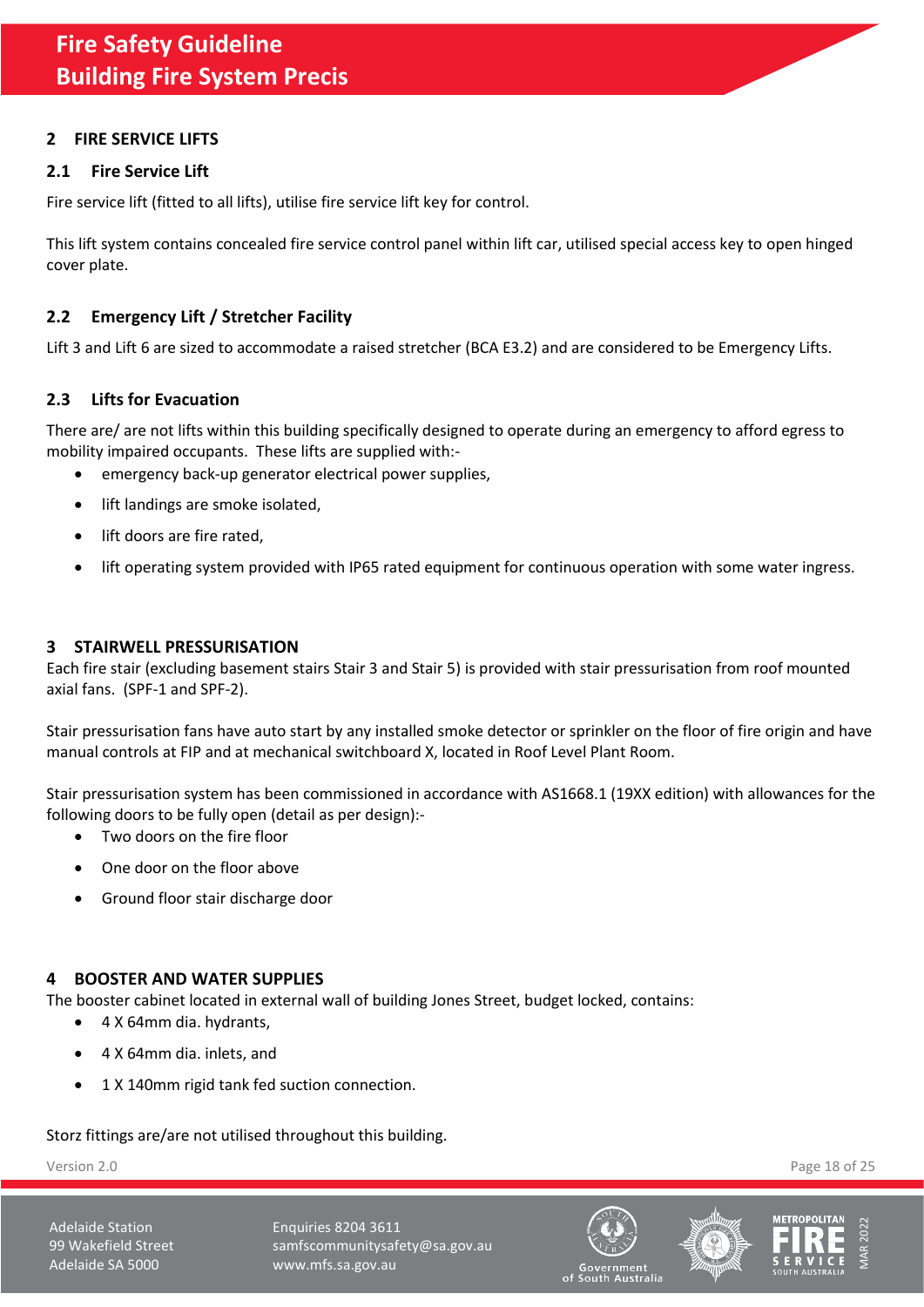Further schematic and details provided in cabinet.

A double-headed pillar hydrant is located in Jones Street within 20 metres of the building. Two (2) fire plugs located in Wilson Street.

All street mains 150mm dia.

**Note:** Refer *Performance Solution* section.

### <span id="page-18-0"></span>**5 ELECTRICAL / GAS**

Main switchboard room located Upper Basement (B1) southwest corner, adjacent SAPN transformer room. Access from ground lobby east via Stair 5.

Emergency power generator located in Ground Floor Generator Room accessible through main switch room.

Gas meter and shut off located in room Lower Basement (B2) southwest corner access via Stair 5.

Rising gas main north of lift core serves; restaurant and roof boilers.

## <span id="page-18-1"></span>**6 COMBINED HYDRANT / SPRINKLER SYSTEM**

The hydrant and sprinkler system in this building are combined, served by one set of diesel and electric pumps, with two (2) 150mm stairwell risers and three (3) valved cross-feed connections between risers located on floors: Lower basement (B2), 7th and 14th.

All valves located in stairwells permit isolation of a failed section of main whilst retaining 75% of system hydrants in operation.

All valve closures monitored at FIP. See full schematic drawing at rear of this document for further system details.

**Note:** Refer *Performance Solution* section

### <span id="page-18-2"></span>**7 HYDRANT / HOSE REELS**

All hydrants are located in the stairwells, one per stair per level, with fire hose reels located in cupboards within each tenancy adjacent to the stairwell door.

Hydrant outlet pressure from fixed onsite fire pumps is between 700kPa at Plant Room Level and 1200kPa in Lower Basement Level (B2).

Flows available at these pressure are in the order of 1200 to 1500 L/min.

Version 2.0 Page 19 of 25

Adelaide Station **Enquiries 8204 3611** 99 Wakefield Street samfscommunitysafety@sa.gov.au Adelaide SA 5000 www.mfs.sa.gov.au







of South Australia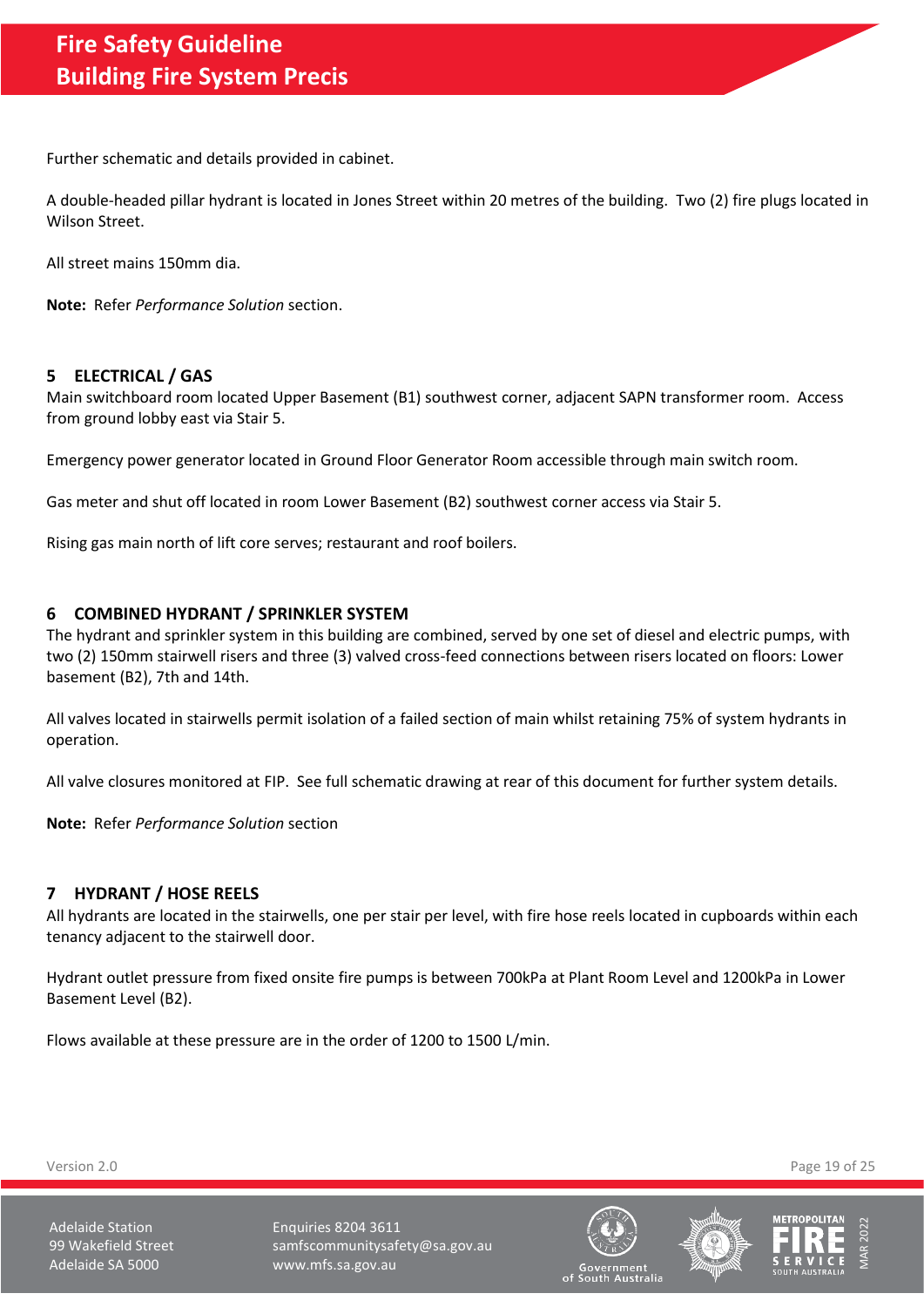## <span id="page-19-0"></span>**8 SPRINKLER VALVES**

Sprinkler valves serving above-ground floors are located in the **BLUE** stair at each floor level within a budget key locked cabinet.

Sprinkler valves serving the two basement levels are located in a signed cupboard with external door adjacent to the fire service booster.

## <span id="page-19-1"></span>**9 COMBINED HYDRANT/SPRINKLER PUMPS**

The combined hydrant and sprinkler pumps deliver sufficient water to simultaneously operate the hydrants and sprinklers.

The combined system pumps comprise one (1) full duty electric pump and one (1) full duty diesel pump (back-up).

Pumps are located in Upper Basement (B1), access via Stair 3.

Remote Control – Pump on/off/auto controls are located in the FIP.

Local Control – Pump start and pump stop controls are located on each pump control panel.

A pump room tank (with divider) of 60,000 litres capacity (which can be isolated into two equal volume compartments) supplies the fire pumps. Tank contents can be accessed through a 140mm dia. suction connection located in the booster cabinet.

An auto-start emergency generator back-up power supply to the Electric fire pump / booster relay pump is located in Ground Floor Generator Room with ON/AUTO/OFF switch in FIP.

### <span id="page-19-2"></span>**10 FIRE TANK LEVEL INDICATION**

The fire tank water level indication is located *(as applicable)*:-

- In the booster enclosure (LED indication)
- At the FIP (LED indication)
- At the  $tank cat$  and mouse pulley type

## <span id="page-19-3"></span>**11 SMOKE HAZARD MANAGEMENT SYSTEMS** *(as applicable)*

# <span id="page-19-4"></span>**11.1 Zone (Sandwich) Pressurisation – Ground to 13th Floors**

The air-conditioning system provides automatic smoke control when activated by the fire detection/sprinkler system.

A primary roof mounted supply air fan (SAF-R1) mounted on top of a vertical supply air (S/A) shaft on the north side of the lift core feeds conditioned / outside fresh air from the Roof Plant Room to all floors via supply air dampers (SADs).

A vertical return air / smoke exhaust shaft on the south side of the lift core returns air to the roof plant room / smoke exhaust fan (SSF-R1). Return air dampers (RADs) control the exhausting of air off the floor and into this return air shaft.

Version 2.0 Page 20 of 25

Adelaide Station **Enquiries 8204 3611** 99 Wakefield Street samfscommunitysafety@sa.gov.au Adelaide SA 5000 www.mfs.sa.gov.au





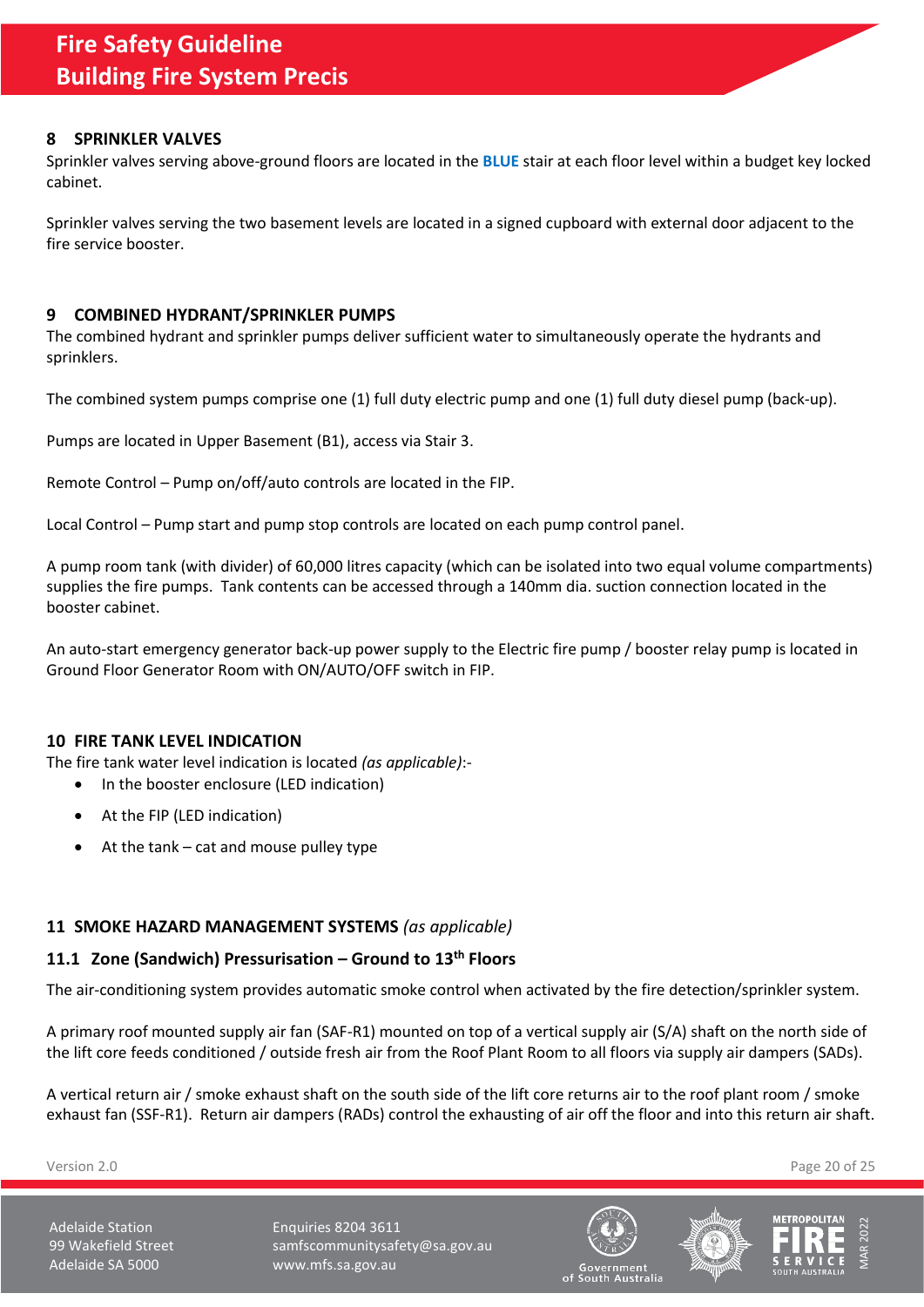On a fire alarm, motorised dampers automatically supply fresh air to all non-fire floors and exhaust the fire floor to atmosphere using the return air shaft.

These is fire rated wiring to these fans and dampers.

ON/OFF/AUTO fan set switches are located in the FIP, with local control provided in the Roof Level Plant Room – mechanical service switchboard XXX.

# <span id="page-20-0"></span>**11.2 Supplemental Ventilation (in fire mode)**

Operable windows provided on each face of building for window cleaning; 1st Floor to 14th Floor.

Window keys located in each hose reel cupboard at each floor adjacent each stairwell entry door.

## <span id="page-20-1"></span>**11.3 Ground Floor Retail**

Individual air-conditioning units in each shop, no smoke control or auto control of air-conditioning. These units are powered from individual switchboards in each shop.

## <span id="page-20-2"></span>**11.4 Carpark Exhaust and Smoke Management – Lower and Upper Basements**

Auto exhaust to car park areas rated at 15 air changes per hour will run automatically in fire mode.

Fans have fire rated wiring with back-up power from generator set. AUTO/ON OFF key switches and indication provided in FIP. Local control at mechanical services switchboard located in Lower Basement (B2) south west.

Carpark supply air fans will shut down if fresh air intake in-duct smoke detector is activated for any reason.

## <span id="page-20-3"></span>**11.5 Smoke Exhaust** *(other examples)*

### **Shopping Centre:-**

Two (2) smoke spill fans (SSF) of 20m<sup>3</sup>/s capacity each serve the Supermarket trading floor.

One (1) smoke spill fan (SSF) of 15m<sup>3</sup>/s capacity serves the Back-of-House (BOH) area.

The Mall is divided into three smoke zones (SZ-03, SZ-04 & SZ-05), which are served by grouped smoke spill fans SSF-02/SSF-03, SSF-04/SSF-05 and SSF-06/SSF-07 respectively.

Fans are sequentially operated from the adjacent smoke detectors (as per NCC).

*This information may also be better presented in a summary table as below:*

Version 2.0 Page 21 of 25







Adelaide Station **Enquiries 8204 3611** 99 Wakefield Street samfscommunitysafety@sa.gov.au Adelaide SA 5000 www.mfs.sa.gov.au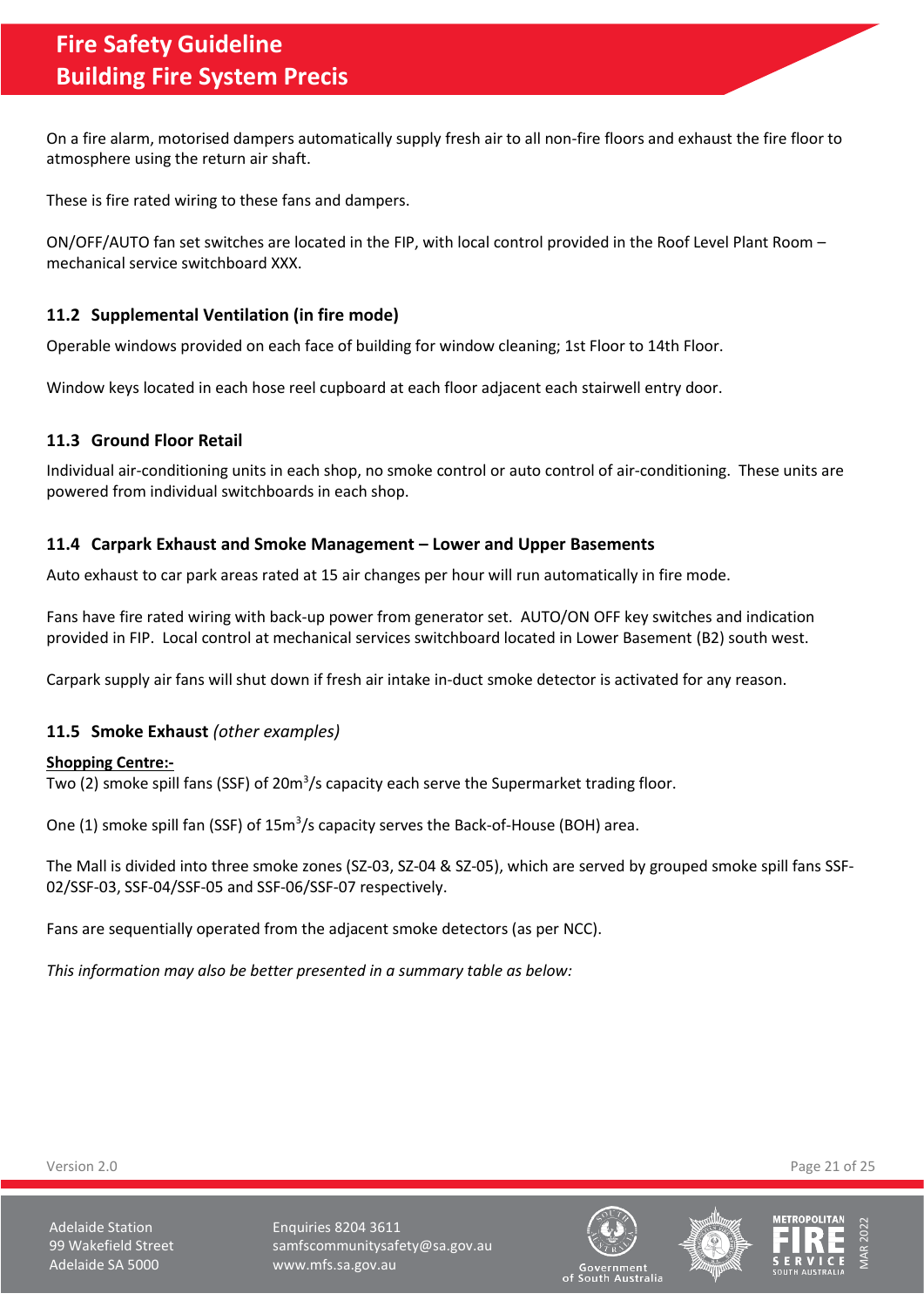| Location                   | Smoke Zone / EWIS Zone | Fan           | Flow rate $(m^3/s)$ |
|----------------------------|------------------------|---------------|---------------------|
| <b>Coles Trading Floor</b> | $SZ-01$                | <b>SSF-08</b> | 20                  |
|                            |                        | <b>SSF-09</b> | 20                  |
| Coles BOH                  | SZ-02                  | SSF-01        | 15                  |
| Mall                       | $SZ-03$                | <b>SSF-02</b> | 15                  |
|                            |                        | <b>SSF-03</b> | 20                  |
|                            | SZ-04                  | <b>SSF-04</b> | 10                  |
|                            |                        | <b>SSF-05</b> | 25                  |
|                            | $SZ-05$                | <b>SSF-06</b> | 18                  |
|                            |                        | <b>SSF-07</b> | 18                  |
| Mini-Major                 | SZ-06                  | SSF-10        | 12                  |

# <span id="page-21-0"></span>**11.6 Make-up Air Supplies and Fire Mode Functions** *(examples)*

Make-up air is sourced from perforated main entry shutters to large tenancies.

Main entry roller shutters to raise to 3m above floor level (AFL), with lower panel imperforate to provide smoke baffle.

Smoke curtains at locations XXX and YYYY drop to ZZ metres AFL.

Loading dock roller shutter (non-perforated) to raise in alarm, perforated security grill to lower in alarm.

Auto doors on the XX and YY façade/s/Mall entry points open in fire mode.

**Note:** Refer *Performance Solution* section.

## <span id="page-21-1"></span>**12 SPECIAL RISKS / SPECIALIST FIRE SUPPRESSION SYSTEMS** *(as applicable)*

The following specialist fire protection systems are installed within this building:-

# <span id="page-21-2"></span>**12.1 1 st Floor Office Tenancy**

FM200 extinguishing system serves the computer room 1st Floor north.

Sub FIP located adjacent protected area.

Point type smoke detectors and aspirating type smoke detection system installed within computer room.

System requires two smoke detection zones to activate prior to gas release or can be manually activated / overridden at the local sub FIP.

Version 2.0 Page 22 of 25

Adelaide Station **Enquiries 8204 3611** 99 Wakefield Street samfscommunitysafety@sa.gov.au Adelaide SA 5000 www.mfs.sa.gov.au





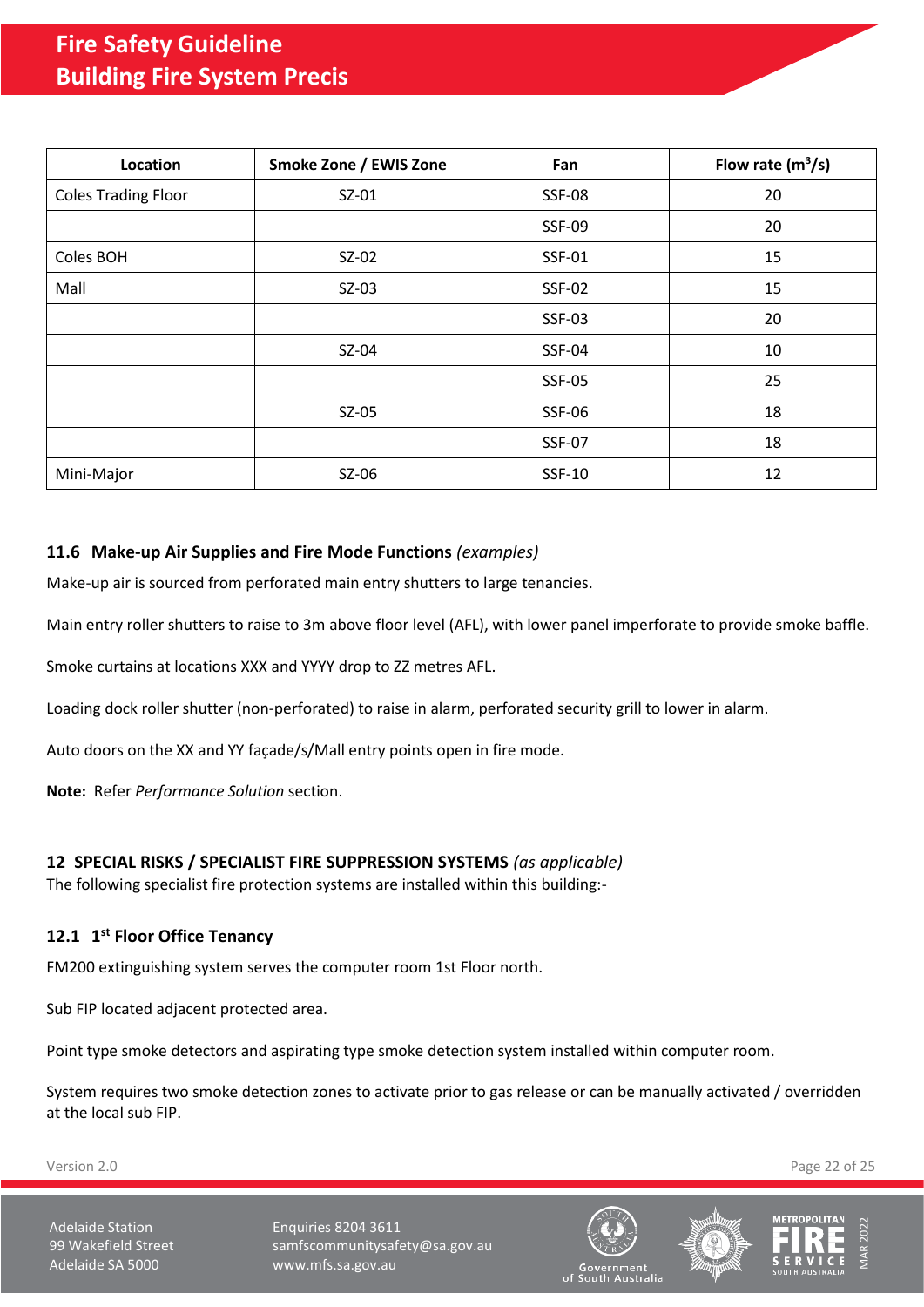30 second delay in system to allow evacuation or system isolation prior to gas release.

Manual control for exhaust fans to remove discharged FM 200 located at Sub FIP

Gas control Sub FIP is Zone 023 on main FIP

**Note:** FM200 utilises chemical inertion to extinguish the fire without significant oxygen displacement. **SCBA shall be used by fire crews post-discharge, especially with respect to the presence of fire gases.**

## <span id="page-22-0"></span>**12.2 13th Floor Restaurant**

Chubb saponification (suppression) system to kitchen range hoods.

Releases a caustic agent into fat fryers on activation of local manual release / thermal link / thermal detector.

### **Warning - Caution avoid skin contact.**

Not linked to main FIP.

Automatically turns off gas to the 13th Floor kitchen via gas solenoid in 13th Floor services cupboard.

### <span id="page-22-1"></span>**13 FIRE CONTROL ROOM**

Located Ground Floor north of main lifts, accessible through lift lobby or western stairwell (**BLUE**).

Contains Fire Indicator Panel (FIP) and the Master Emergency Control Panel (MECP).

AUTO/ON/OFF controls for all fire and smoke control equipment.

AUTO/ON/OFF controls for fire pump sets.

A telephone handset is located within this room – to dial out, press "0" first.

Fire detection block plans and large-scale hydrant system schematic drawing (isometric view).

### <span id="page-22-2"></span>**14 FIRE INDICATOR PANEL**

FIP monitors/controls:

- sprinkler pressure switches for each floor
- sprinkler control valve (SCV) main stop valves
- flow switches Upper and Lower Basements (B1 and B2 respectively), Roof Level Plant Room
- smoke detectors on an individual basis per block plans
- smoke exhaust fans
- stair pressurisation fans
- car park supply air and exhaust fans

Adelaide Station **Enquiries 8204 3611** 99 Wakefield Street samfscommunitysafety@sa.gov.au Adelaide SA 5000 www.mfs.sa.gov.au







Version 2.0 Page 23 of 25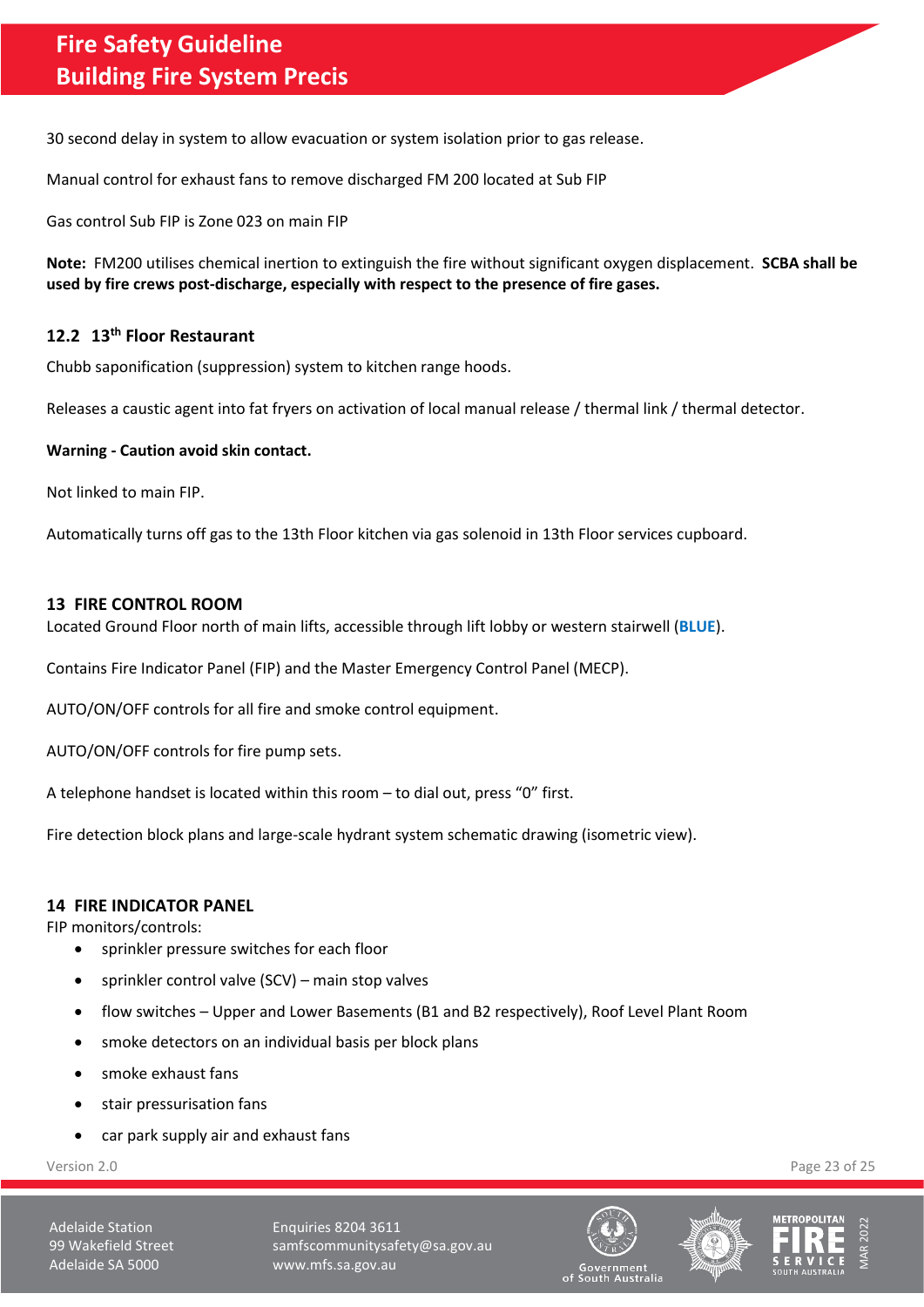- zone smoke control fans/dampers "floor by floor" fire mode
- fire pump operation
- combined fire system main stop valve

FIP is interconnected with the EWIS.

The ASE is located within the FIP and is monitored via a dual-SIM arrangement.

## <span id="page-23-0"></span>**15 EMERGENCY WARNING AND INTERCOM SYSTEMS (EWIS)**

The Master Evacuation Control Panel (MECP) is located in the fire control room adjacent to the FIP and is automatically initiated by a fire alarm from the FIP.

Auto fire alarm consists of "alert" tone to whole of building. If no response has been made to the FIP within 3 minutes, then an automatic "evacuation" cycle will commence comprising evacuation tone to fire floor followed at 1 minute intervals by floor above, floor below and floor by floor above.

The MECP has manual override and personal address (PA) facilities to individual or all floors, plus manual phone intercommunication to each floor Warden Intercommunication Point (WIP.).

WIP's are located in each hose reel cupboard adjacent each floor stair entry door.

Full operating instructions for MECP are located within the panel.

## <span id="page-23-1"></span>**16 PERFORMANCE SOLUTIONS**

*Performance Solutions* may affect the way in which firefighters and incident controllers undertake firefighting operations and generally crews need to be aware of these items. It is suggested that this information is provided as below:-

"This building incorporates *Performance Solutions* to the prescriptive Deemed-to-Satisfy measures of the National Construction Code (NCC) in relation to following fire and life safety measures:-

- 1. Extended egress 26 metres maximum travel distance.
- 2. Reduced fire ring main pipe sizing 100mm diameter combined system mains throughout.
- <span id="page-23-2"></span>3. Combined System Booster not provided with complying radiation protection."

Version 2.0 Page 24 of 25

Adelaide Station **Enquiries 8204 3611** 99 Wakefield Street samfscommunitysafety@sa.gov.au Adelaide SA 5000 www.mfs.sa.gov.au







of South Australia